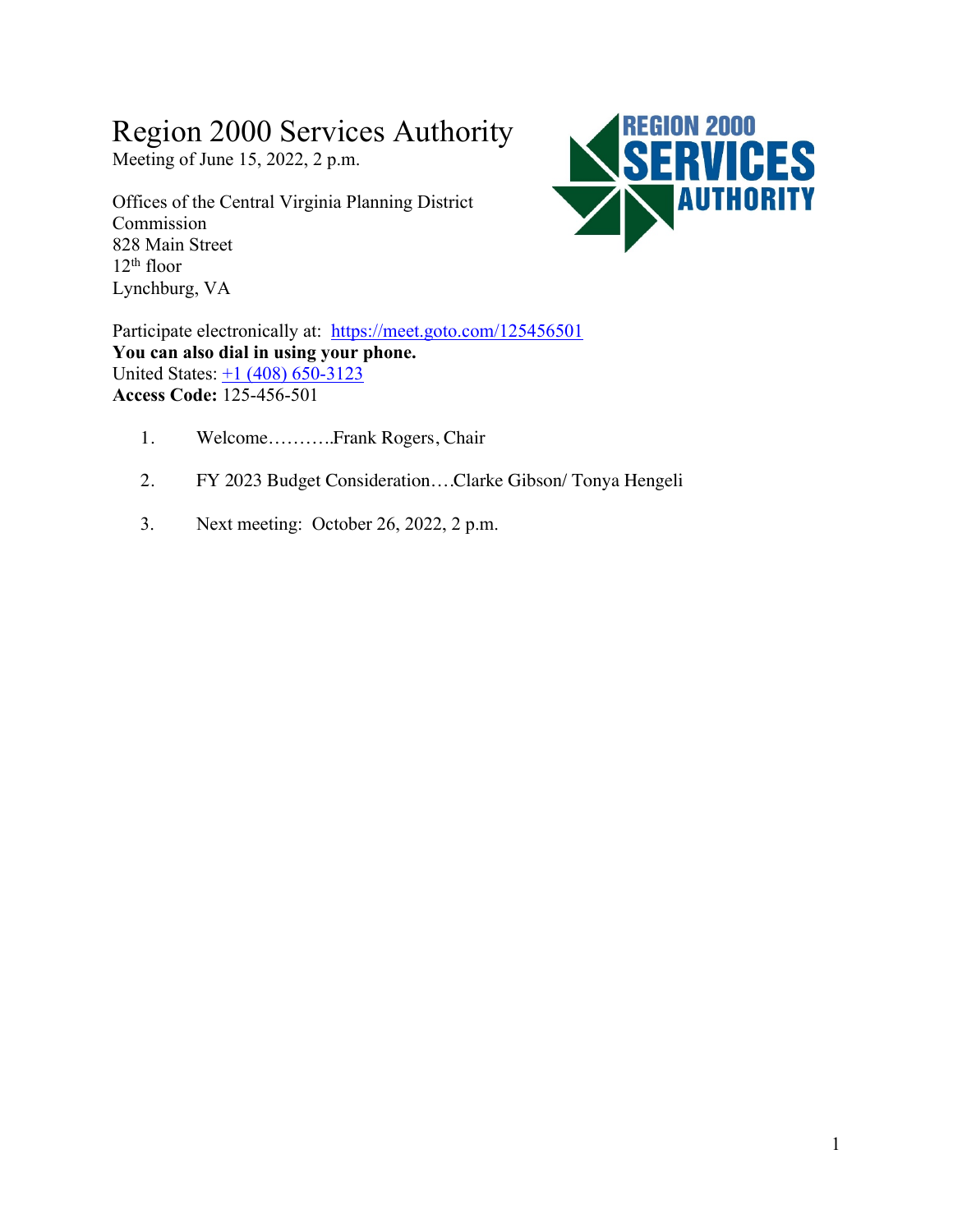### **FY 2023 Proposed Budget Summary**

### **Revenue Tonnage Projection:**

- Member tons, 70,910 tons. No change from FY 2022
- Market Rate tons, 124,416 tons. 2% increase over FY2022

### **Revenue:**

• \$7,788,390, 10.4% increase over FY 2022. Includes 25% Authority share of airspace reserve from FY 22 (projected) and 25% Authority share of airspace reserve for FY23 (proposed).

## **Operating Expenses:**

\$6,855,273, 17.4 % increase over FY 2022

### **Total Expenses**

• \$7,788,390, 16.57% increase over FY 2022

## **Proposed Employee Merit Based Salary Increase:**

A 5% merit-based salary increase is proposed for July 1, 2022. The US inflation rate in April 2022 was 8.3% and our Health Insurance rate will increase by 8% on July 1, 2022.

## **Proposed Tipping Fee:**

Member Rate: \$30.25 no increase over FY22. Market Rate: \$40.25 per ton, no increase over FY22.

Please note that we have not increased the member or market rate tipping fee for 6 budget years and only one tipping fee increase in the past 10 budget years.

The attached pro forma budget indicates a member rate tipping fee increase of \$3.17 per ton for FY24 then a steady rise in tipping fees through FY29 to \$39.09 per ton in FY29. The increase in tipping fees is mainly to fund Livestock Road closure/post closure reserve contributions.

### **Region 2000 Service Authority Historical Tipping Fees:**

FY23: 30.25/40.25 (proposed) FY22: 30.25/40.25 FY21: 30.25/40.25 FY20: 30.25/40.25 FY19: 30.25/40.25 FY18: 30.25/40.25 FY17: 28.75/38.75 FY16: 28.75/38.75 FY15: 28.75/38.75 FY14: 28.00/38.00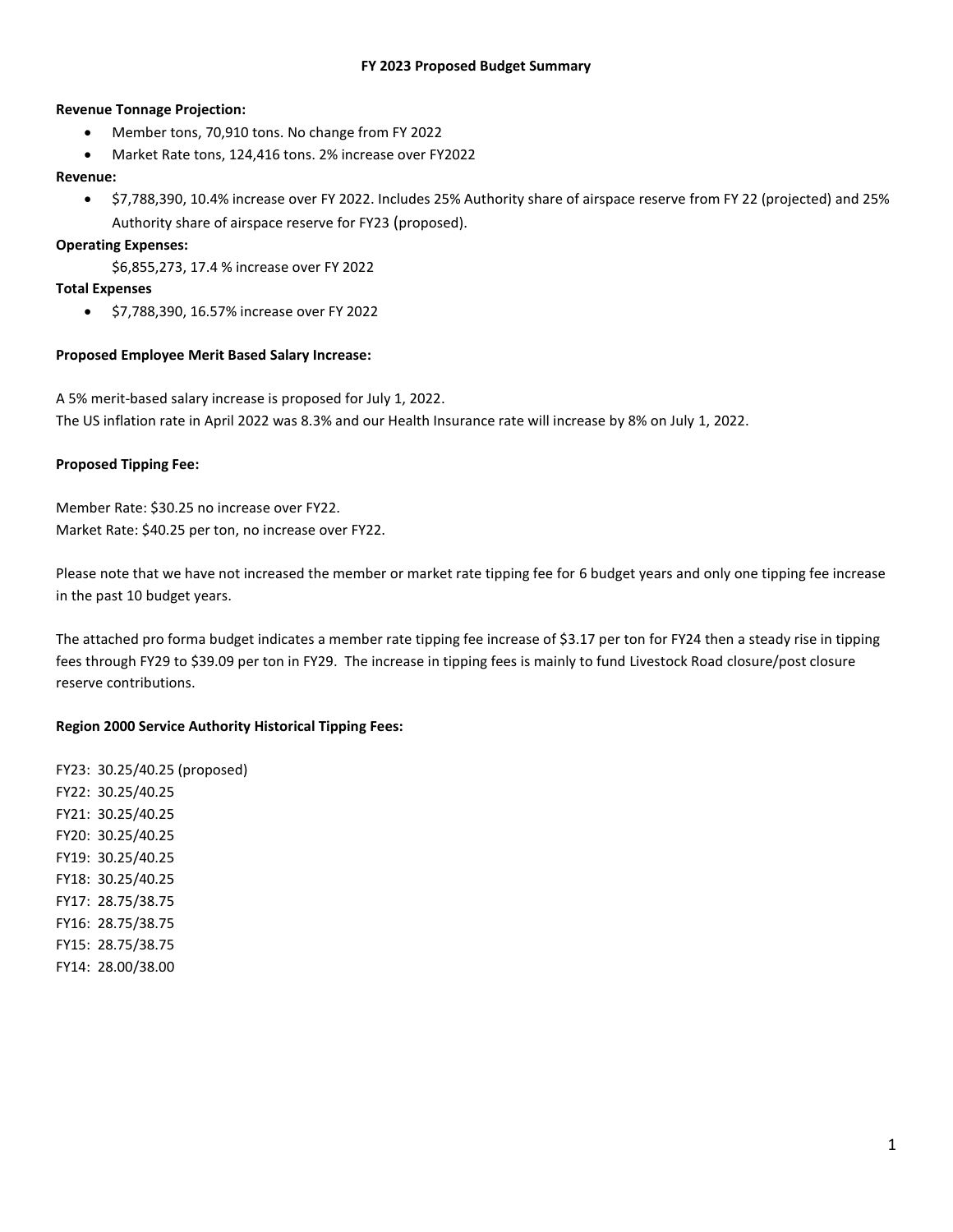Schedule 1

#### **FY2023 Rates \$30.25/\$40.25**

|                                               | \$30.25/\$40.25                                   | \$30.25/\$40.25                            |                                             |                                                   |                                         |                                                 |                                      | \$30.25/\$40.25                       |
|-----------------------------------------------|---------------------------------------------------|--------------------------------------------|---------------------------------------------|---------------------------------------------------|-----------------------------------------|-------------------------------------------------|--------------------------------------|---------------------------------------|
|                                               | (A)                                               | (A)                                        | (B)                                         | (C)                                               | (D)                                     |                                                 |                                      |                                       |
| Tonnage                                       | <b>FY2022</b><br><b>Approved</b><br><b>Budget</b> | FY2022<br><b>Approved</b><br><b>Budget</b> | <b>Actuals</b><br><b>Through</b><br>4/30/22 | <b>Budget</b><br>Amount<br>Remaining<br>$(A - B)$ | <b>Budget %</b><br>Remaining<br>(C / A) | <b>FY23</b><br><b>Proposed</b><br><b>Budget</b> | Change<br>from FY22<br><b>Budget</b> | %Change<br>from FY22<br><b>Budget</b> |
| <b>Tonnage From Member Jurisdictions</b>      |                                                   |                                            |                                             |                                                   |                                         |                                                 |                                      |                                       |
| Lynchburg                                     | 35,160                                            | 35,160                                     | 32,783                                      | 2,377                                             | 6.76%                                   | 35,160                                          | 0                                    | $0.00\%$                              |
| Campbell                                      | 20,412                                            | 20,412                                     | 17,152                                      | 3,260                                             | 15.97%                                  | 20,412                                          |                                      | $0.00\%$                              |
| Nelson                                        | 9,984                                             | 9,984                                      | 9,546                                       | 438                                               | 4.39%                                   | 9,984                                           | 0                                    | $0.00\%$                              |
| Appomattox                                    | 5,354                                             | 5,354                                      | 5,048                                       | 306                                               | 5.71%                                   | 5,354                                           | 0                                    | $0.00\%$                              |
| <b>Subtotal Member Jurisdictions</b>          | 70,910                                            | 70,910                                     | 64,529                                      | 6,381                                             | 9.00%                                   | 70,910                                          |                                      | 0.00%                                 |
| Lynchburg Contracts & Other Waste             |                                                   |                                            |                                             |                                                   | $0.00\%$                                |                                                 |                                      |                                       |
| <b>Market Rate Tonnage</b>                    | 121,976                                           | 121,976                                    | 106,397                                     | 15,579                                            | 12.77%                                  | 124,416                                         | 2,440                                | 2.00%                                 |
| <b>Subtotal Contract and Market Ratel</b>     | 121,976                                           | 121,976                                    | 106,397                                     | 15,579                                            | 12.77%                                  | 124,416                                         | 2,440                                | 2.00%                                 |
| <b>Subtotal Revenue Generating Tonnage</b>    | 192,886                                           | 192,886                                    | 170,927                                     | 21,959                                            | 11.38%                                  | 195,326                                         | 2,440                                | 1.26%                                 |
| Other Tonnage at No Charge (inert/brush/slag) | 12,176                                            | 12,176                                     | 9,727                                       | 2,449                                             | 20.11%                                  | 12,176                                          | o                                    | $0.00\%$                              |
| <b>Total Tonnage</b>                          | 205,062                                           | 205,062                                    | 180,654                                     | 24,408                                            | 11.90%                                  | 207,502                                         | 2,440                                | 1.19%                                 |

 **FY2022 Rates FY2021 Rates:** 

| <b>Disposal Fee Revenue</b>                  |     | <b>FY2022</b><br><b>Approved</b><br><b>Budget</b> | FY2022<br>Approved<br><b>Budget</b> |     | <b>Actuals</b><br>Through<br>4/30/22 |      | <b>Budget</b><br>Amount<br>Remaining<br>$(A - B)$ | <b>Budget %</b><br>Remaining<br>(C / A) | <b>FY23</b><br><b>Proposed</b><br><b>Budget</b> | Change<br>from FY22<br><b>Budget</b> | %Change<br>from FY22<br><b>Budget</b> |
|----------------------------------------------|-----|---------------------------------------------------|-------------------------------------|-----|--------------------------------------|------|---------------------------------------------------|-----------------------------------------|-------------------------------------------------|--------------------------------------|---------------------------------------|
| <b>IFrom Member Jurisdictions</b>            |     |                                                   |                                     |     |                                      |      |                                                   |                                         |                                                 |                                      |                                       |
| Lynchburg                                    | S.  | 063,590,۱                                         | .063.590                            | l S | $989,196$ \$                         |      | 74,394                                            | 6.99%                                   | 1,063,590                                       |                                      | $0.00\%$                              |
| Campbell                                     |     | 617,463                                           | 617.463                             | ∣S. | $519,043$   \$                       |      | 98,420                                            | 15.94%                                  | 617,463                                         | 0                                    | $0.00\%$                              |
| Nelson                                       |     | 302,016                                           | 302,016                             |     | 288,845                              |      | 13.171                                            | 4.36%                                   | 302,016                                         |                                      | $0.00\%$                              |
| Appomattox                                   |     | 161,959                                           | $161,959$ \$                        |     | $153,250$   \$                       |      | 8,708                                             | 5.38%                                   | 161,959                                         |                                      | $0.00\%$                              |
| <b>Subtotal Member Jurisdictions \$</b>      |     | 2,145,028                                         | $2.145.028$ \$                      |     | 1,950,334                            | - \$ | 194.694                                           | 9.08%                                   | 2,145,028                                       |                                      | 0.00%                                 |
| <b>Lynchburg Contracts &amp; Other Waste</b> |     |                                                   |                                     |     |                                      |      |                                                   | $0.00\%$                                |                                                 |                                      | $0.00\%$                              |
| Market Rate Tonnage                          |     | 4,909,537                                         | 4,909,537                           |     | 4,273,929                            |      | 635,608                                           | 12.95%                                  | 5,007,725                                       | 98.188                               | 2.00%                                 |
| <b>Subtotal Contract and Market Rate S</b>   |     | 4,909,537                                         | 4,909,537                           |     | 4,273,929                            |      | 635,608                                           | 12.95%                                  | 5,007,725                                       | 98,188                               | 2.00%                                 |
| <b>FY22 Airspace Reserve 25%</b>             |     |                                                   |                                     |     |                                      |      |                                                   |                                         | 324,598                                         |                                      |                                       |
| <b>FY23 Airspace Reserve 25%</b>             |     |                                                   |                                     |     |                                      |      |                                                   |                                         | 311,039                                         |                                      |                                       |
| <b>Total</b>                                 | - 5 | 7.054.565                                         | $7,054,565$   \$                    |     |                                      |      | 830,302                                           | 11.77%                                  | 7,788,390                                       | 733,825                              | 10.40%                                |

| <b>Per Ton Disposal Fees</b>      | <b>FY2022</b><br><b>Approved</b><br><b>Budget</b> | FY 2022<br>Approved<br><b>Budget</b> | <b>Actuals</b><br>Through<br>4/30/22 | <b>Budget</b><br>Amount<br>Remaining<br>$(A - B)$ | %<br><b>Difference</b><br>(C / A) | <b>FY23</b><br><b>Proposed</b><br><b>Budget</b> | Change<br>from FY22<br><b>Budget</b> | %Change<br>from FY22<br><b>Budget</b> |
|-----------------------------------|---------------------------------------------------|--------------------------------------|--------------------------------------|---------------------------------------------------|-----------------------------------|-------------------------------------------------|--------------------------------------|---------------------------------------|
| Member Disposal Fee               | $30.25$ \ \;                                      | $30.250$ \$                          | 30.224                               | 0.026                                             | $0.09\%$                          | 30.250                                          | 0.00                                 | $0.00\%$                              |
| Cost of Service (COS) Tipping Fee | 30.25                                             | $30.250$ \ \$                        | 28.290                               | 1.960                                             | 6.48%                             | 30.250                                          | 0.00                                 | 0.00%                                 |
| <b>Market Rate</b>                | 40.25                                             | 40.250                               | 40.169                               | 0.081                                             | 0.20%                             | 40.250                                          | 0.00                                 | $0.00\%$                              |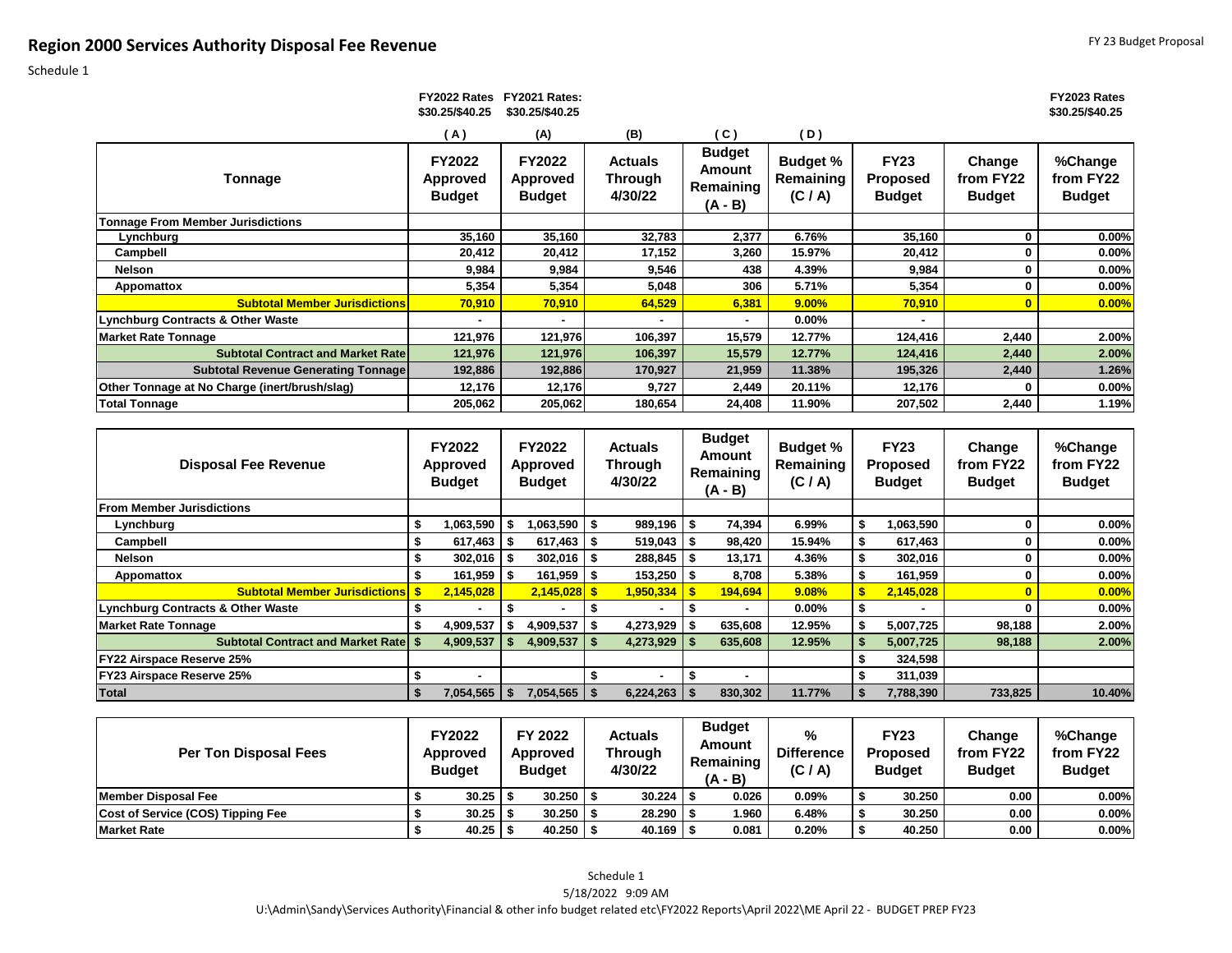#### **FY2023 Rates \$30.25/\$40.25**

|                                                        | (A)                                         | (B)                                  |      | (C)                                               | (D)                                     |     |                                                 |      |                                      |                                       |
|--------------------------------------------------------|---------------------------------------------|--------------------------------------|------|---------------------------------------------------|-----------------------------------------|-----|-------------------------------------------------|------|--------------------------------------|---------------------------------------|
| <b>Expenses</b>                                        | FY 2022<br><b>Approved</b><br><b>Budget</b> | <b>Actuals</b><br>Through<br>4/30/22 |      | <b>Budget</b><br>Amount<br>Remaining<br>$(A - B)$ | <b>Budget %</b><br>Remaining<br>(C / A) |     | <b>FY23</b><br><b>Proposed</b><br><b>Budget</b> |      | Change<br>from FY22<br><b>Budget</b> | %Change<br>from FY22<br><b>Budget</b> |
| Personnel (Schedule 3)                                 | \$<br>1,621,713                             | \$<br>$1,236,780$ \$                 |      | 384,933                                           | 23.74%                                  | \$  | 1,651,837                                       | \$   | 30,124                               | 1.86%                                 |
| Landfill O & M (Schedule 4)                            | 1,547,244                                   | \$<br>1,412,990                      | - \$ | 134,254                                           | 8.68%                                   |     | 1,604,762                                       | - \$ | 57,518                               | 3.72%                                 |
| <b>Landfill Equipment Replacement Reserve</b>          | 463,375                                     | \$<br>386,146                        | \$   | 77,229                                            | 16.67%                                  |     | 705,000                                         |      | 241,625                              | 52.14%                                |
| <b>Closure and Post-Closure Reserve Livestock Road</b> | \$<br>450,000                               | \$<br>375,000                        | Ŝ.   | 75,000                                            | 16.67%                                  |     | 600,000                                         |      | 150,000                              | 33.33%                                |
| <b>Future Disposal Planning Reserve</b>                |                                             | \$                                   | \$   |                                                   | $0\%$                                   | \$  |                                                 | Ŝ.   | $\blacksquare$                       | $0.00\%$                              |
| IO & M Reserve                                         | $\blacksquare$                              | \$                                   | \$   | $\blacksquare$                                    | $0\%$                                   | \$  |                                                 |      | $\blacksquare$                       | 0.00%                                 |
| Annual Debt Service -2011 Bond Debt \$                 | 829,225                                     | \$<br>808,744                        | \$   | 20.481                                            | 2.47%                                   | \$  | 829,017                                         | \$   | 208                                  | 0.03%                                 |
| 2015 Bond Debtl s                                      | 1,112,462                                   | \$<br>808,808                        | \$   | 303,654                                           | 27.30%                                  |     | 1,112,891                                       | \$   | 429                                  | 0.04%                                 |
| Phase V Funding - 2021 Bond Debt \$                    | $\blacksquare$                              | \$<br>26,370                         | \$   | (26, 370)                                         | 0.00%                                   |     | 542,049                                         |      | 542,049                              |                                       |
| <b>Internal Loan</b>                                   |                                             |                                      |      |                                                   |                                         |     |                                                 |      |                                      |                                       |
| <b>Annual Debt Service Subtotal</b>                    | 1,941,687                                   | \$<br>1,617,552                      | \$   | 324,135                                           | 16.69%                                  | \$  | 2,483,957                                       | \$   | 542,270                              | 27.93%                                |
| <b>Operating Expenses</b>                              | \$6,024,019                                 | 5,028,469                            | \$   | 969,180                                           | 16.09%                                  | \$. | 7,045,557                                       |      | 1,021,538                            | 16.96%                                |
| Reimbursable Personnel Costs (Schedule 5)              | $(46, 715)$ \$                              | $(39,715)$ \$                        |      | (7,000)                                           | 14.98%                                  |     | $(47, 784)$ \$                                  |      | 1.069                                | 2.29%                                 |
| Reimbursable O & M Costs (Schedule 5)                  | \$<br>$(121,500)$ \$                        | $(115, 329)$ \$                      |      | (6, 171)                                          | 5.08%                                   |     | $(121,500)$ \$                                  |      | $\blacksquare$                       | 0.00%                                 |
| Late fees/Recycling Revenue/Fin charges                | \$<br>$(20,000)$ \$                         | $(37,820)$ \$                        |      | 17,820                                            | $-89.10%$                               |     | $(20,000)$ \$                                   |      | $\blacksquare$                       | $0.00\%$                              |
| Interest Income-Operating (19% of Actual)              | \$<br>$(1,000)$ \$                          | $(36)$ \$                            |      | (964)                                             | 96.37%                                  |     | $(1,000)$ \$                                    |      | $\blacksquare$                       | 0.00%                                 |
| Late Fee, Recycling & Int Income                       | \$<br>$(21,000)$ \$                         | $(37, 856)$ \$                       |      | 16.856                                            | $-80.27%$                               |     | $(21,000)$ \$                                   |      | $\blacksquare$                       | 0.00%                                 |

**Net Cost of Service Operating Expense Total \$ 5,834,804 \$ 4,835,569 \$ 972,865 16.67% \$ 6,855,273**

| <b>Airspace Reserve</b>               | FY 2022<br>Approved<br><b>Budget</b> | <b>Actuals</b><br>Through<br>4/30/22 | <b>Budget</b><br>Amount<br>Remaining<br>$(A - B)$ | <b>Budget %</b><br>Remaining<br>(C / A) | <b>FY23</b><br><b>Proposed</b><br><b>Budget</b> | Change<br>From FY22<br><b>Budget</b> | %Change<br>from FY22<br><b>Budget</b> |
|---------------------------------------|--------------------------------------|--------------------------------------|---------------------------------------------------|-----------------------------------------|-------------------------------------------------|--------------------------------------|---------------------------------------|
|                                       |                                      |                                      |                                                   |                                         |                                                 |                                      |                                       |
| <b>Campbell County (Split is 75%)</b> | $846.514$ \ \$                       | $947.934$ \ \$                       | 58.213                                            | 5.79%                                   | $933.117$ S                                     | 86.603                               | 10.23%                                |
| Airspace Reserve Subtotal             | $846,514$ \$                         | $947,934$ \$                         | 58,213                                            | 4.02%                                   | $933,117$ $\sqrt{5}$                            | 86,603                               | 10.23%                                |
|                                       |                                      |                                      |                                                   |                                         |                                                 |                                      |                                       |
| <b>Total Expenses</b>                 | $6,681,318$   \$                     | 5,908,285                            | 906,296                                           | 12.19%                                  | 7,788,390                                       | 1,107,072                            | 16.57%                                |

| <b>Total Revenue Generating Tonnage</b> | 192.886    | 170.927   | 21.959 | $-10.72%$ | 195.326   | 2.440  | 1.26%  |
|-----------------------------------------|------------|-----------|--------|-----------|-----------|--------|--------|
| <b>Disposal Cost per Ton</b>            | 30.2500 \$ | 28.290 \$ | 1.960  | $6.86\%$  | 35.097 \$ | 4.8466 | 16.02% |

Schedule 2

5/18/2022 9:09 AM

U:\Admin\Sandy\Services Authority\Financial & other info budget related etc\FY2022 Reports\April 2022\ME April 22 - BUDGET PREP FY23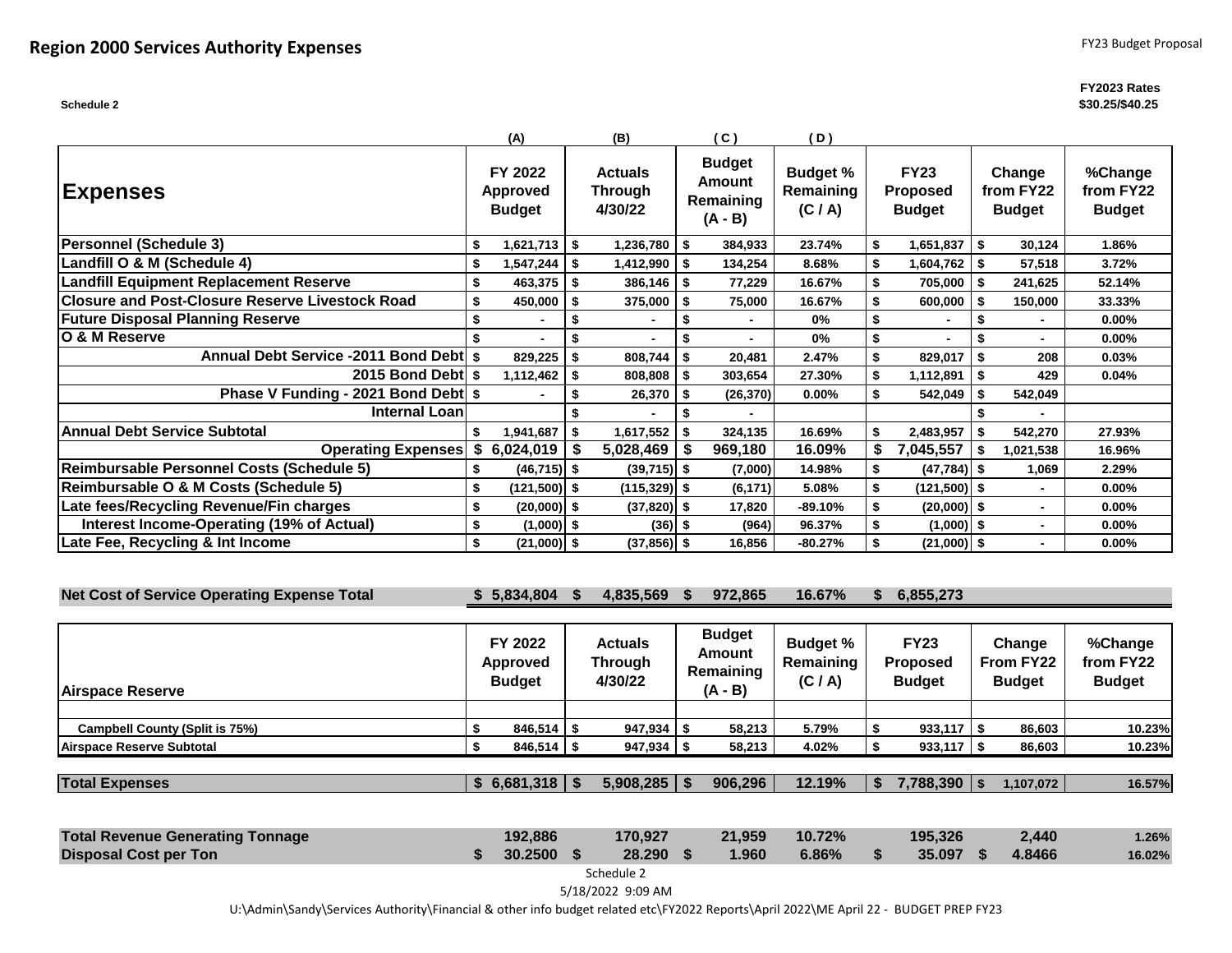|                |                                                                     |          | (A)                                  |          | (B)                                         |          | (C)                                             | (D)                                     |          |                                          |          |                                      |                             |
|----------------|---------------------------------------------------------------------|----------|--------------------------------------|----------|---------------------------------------------|----------|-------------------------------------------------|-----------------------------------------|----------|------------------------------------------|----------|--------------------------------------|-----------------------------|
|                | Account                                                             |          | FY 2022<br>Approved<br><b>Budget</b> |          | <b>Actuals</b><br><b>Through</b><br>4/30/22 |          | <b>Budget</b><br>Amount<br>Remaining<br>(A - B) | <b>Budget %</b><br>Remaining<br>(C / A) |          | <b>FY23</b><br>Proposed<br><b>Budget</b> |          | Change<br>from FY22<br><b>Budget</b> | %Change from<br>FY22 Budget |
|                | <b>Solid Waste Staff</b>                                            |          |                                      |          |                                             |          |                                                 |                                         |          |                                          |          |                                      |                             |
|                |                                                                     |          |                                      |          |                                             |          |                                                 |                                         |          |                                          |          |                                      |                             |
|                | Management                                                          |          |                                      |          |                                             |          |                                                 |                                         |          |                                          |          |                                      |                             |
| 41111          | Salaries - Solid Waste Director                                     | \$       | 130,495                              | \$       | 114,183                                     | \$       | 16,312                                          | 12.50%                                  | \$       | 143,870                                  | \$       | 13,375                               | 10.25%                      |
| 41112          | Salaries-Environ Compl & Safety                                     | \$       | 60,525                               | \$       | 53,929                                      | \$       | 6,596                                           | 10.90%                                  | \$       | 65,510                                   | <b>s</b> | 4,985                                | 8.24%                       |
| 41129          | Salaries-Environ Technician                                         | \$       | 51,513                               | \$       | 46,459                                      | \$       | 5,054                                           | 9.81%                                   | \$       | 54,000                                   | \$       | 2,487                                | 4.83%                       |
| 41113          | <b>Salaries-Office Manager</b>                                      | \$       | 65,905                               | \$       | 62,625                                      | \$       | 3,280                                           | 4.98%                                   | \$       | 51,975                                   | \$       | (13,930)                             | $-21.14%$                   |
| 41114          | Salaries-Finance Associate                                          | \$       | 35,543                               | \$       | 28,001                                      | \$       | 7,542                                           | 21.22%                                  | \$       | 36,800                                   | \$       | 1,257                                | 3.54%                       |
|                | Management                                                          | \$       | 343,981                              | \$       | 305,197                                     | \$       | 38,784                                          | 11.28%                                  | \$       | 352,155                                  | \$       | 8,174                                | 2.38%                       |
|                |                                                                     |          |                                      |          |                                             |          |                                                 |                                         |          |                                          |          |                                      |                             |
|                | <b>Salaries &amp; Wages-Operations</b>                              |          |                                      |          |                                             |          |                                                 |                                         |          |                                          |          |                                      |                             |
| 41121          | <b>Salaries &amp; Wages-Operations Mgr</b>                          | \$       | 68,636                               | \$       | 62,110                                      | \$       | 6,526                                           | 9.51%                                   | \$       | 83,237                                   | \$       | 14,601                               | 21.27%                      |
| 41123          | Salaries&Wages-Scale Operators                                      | \$       | 89,277                               | \$       | 77,869                                      | \$       | 11,408                                          | 12.78%                                  | \$       | 98,717                                   | \$       | 9,440                                | 10.57%                      |
| 41124          | Salaries&Wages-Working FieldSupervisor                              | \$       | 50,942                               | \$       | 49,193                                      | \$       | 1,749                                           | 3.43%                                   | \$       | 56,163                                   | \$       | 5,221                                | 10.25%                      |
| 41125          | Salaries&Wages-Equipment Operators                                  | \$       | 292,748                              | \$       | 254,295                                     | \$       | 38,453                                          | 13.14%                                  | \$       | 305,345                                  | \$       | 12,597                               | 4.30%                       |
| 41127          | Salaries&Wages- Maint Workers                                       | \$       | 30,405                               | \$       | 5,560                                       | \$       | 24,845                                          | 81.71%                                  | \$       | 32,760                                   | Ŝ.       | 2,355                                | 7.75%                       |
| 41128          | Salaries&Wages-Mechanics                                            | \$       | 89,955                               | \$       | 57,609                                      | \$       | 32,346                                          | 35.96%                                  | \$       | 101,332                                  | \$       | 11,377                               | 12.65%                      |
|                | <b>Operations</b>                                                   | \$       | 621,963                              | \$       | 506,636                                     | \$       | 115,327                                         | 18.54%                                  | \$       | 677,554                                  | \$       | 55,591                               | 8.94%                       |
|                |                                                                     |          |                                      |          |                                             |          |                                                 |                                         |          |                                          |          |                                      |                             |
|                | <b>Salary</b>                                                       | \$       | 965,944                              | \$       | 811,833                                     | \$       | 154,111                                         | 15.95%                                  | \$       | 1,029,710                                | \$       | 63,766                               | 6.60%                       |
|                |                                                                     |          |                                      |          |                                             |          |                                                 |                                         |          |                                          |          |                                      |                             |
|                |                                                                     |          |                                      |          |                                             |          |                                                 |                                         |          |                                          |          |                                      |                             |
|                | <b>Total Salaries</b>                                               | \$       | 1,014,241                            | \$       | 811,833                                     | \$       | 154,111                                         | 15.19%                                  | \$       | 1,029,710                                | \$       | 63,766                               | 1.53%                       |
|                |                                                                     |          |                                      |          |                                             |          |                                                 |                                         |          |                                          |          |                                      |                             |
|                | <b>Employee Benefits</b>                                            |          |                                      |          |                                             |          |                                                 |                                         |          |                                          |          |                                      |                             |
| 42210          | <b>VRS-Retirement</b>                                               | \$       | 54,549                               | \$       | 34,608                                      | \$       | 19,941                                          | 36.56%                                  | \$       | 55,381                                   | \$       | 832                                  | 1.53%                       |
| 42220<br>42300 | VRS Life Insurance (1.34%)<br><b>Employer Cost-Health Insurance</b> | \$<br>\$ | 13,955<br>210,505                    | \$<br>\$ | 10,611<br>154,401                           | \$<br>\$ | 3,344<br>56,104                                 | 23.96%<br>26.65%                        | \$<br>\$ | 14,168<br>227,345                        | \$<br>\$ | 213<br>16,840                        | 1.53%<br>8.00%              |
| 42700          | <b>Employer Cost-Worker's Comp</b>                                  | \$       | 35,000                               | \$       | 24,326                                      | \$       | 10,674                                          | 30.50%                                  | \$       | 25,000                                   | s.       | (10,000)                             | $-28.57%$                   |
| 42100          | <b>Employer Cost-FICA</b>                                           | \$       | 78,627                               | \$       | 60,054                                      | \$       | 18,573                                          | 23.62%                                  | \$       | 79,826                                   | \$       | 1,199                                | 1.53%                       |
| 42600          | <b>Unemployment Insurance</b>                                       | \$       | 8,000                                | \$       |                                             | \$       | 8,000                                           | 100.00%                                 | \$       | 8,000                                    | \$       |                                      | 0.00%                       |
|                | <b>Operator Retention Benefits</b>                                  |          |                                      |          |                                             |          |                                                 |                                         |          |                                          |          |                                      |                             |
|                | <b>Employee Benefits Subtotal \$</b>                                |          | 400,635                              | \$       | 284,000                                     | \$       | 116,636                                         | 29.11%                                  | \$       | 409,719                                  | \$       | 9,084                                | 2.27%                       |
|                |                                                                     |          |                                      |          |                                             |          |                                                 |                                         |          |                                          |          |                                      |                             |
|                | Overtime                                                            |          |                                      |          |                                             |          |                                                 |                                         |          |                                          |          |                                      |                             |
| 41200          | <b>Salaries and Wages - Overtime</b>                                | \$       | 36,000                               | \$       | 29,784                                      | \$       | 6,216                                           | 17.27%                                  | \$       | 38,408                                   | \$       | 2,408                                | 6.69%                       |
|                | <b>Overtime Subtotal</b>                                            | \$       | 36,000                               | \$       | 29,784                                      | \$       | 6,216                                           | 17.27%                                  | \$       | 38.408                                   | \$       | 2.408                                | 6.69%                       |
|                |                                                                     |          |                                      |          |                                             |          |                                                 |                                         |          |                                          |          |                                      |                             |
|                | <b>Total Personnel Costs-Services Authority Staff</b>               | \$       | 1,450,876                            | \$       | 1,125,617                                   | \$       | 276,963                                         | 19.09%                                  | \$       | 1,477,837                                | \$       | 75,258                               | 1.86%                       |
|                |                                                                     |          |                                      |          |                                             |          |                                                 |                                         |          |                                          |          |                                      |                             |
|                | <b>Local Government Council Staff</b>                               |          |                                      |          |                                             |          |                                                 |                                         |          |                                          |          |                                      |                             |
| 43131          | <b>Prof Services-LGC-Salaries</b>                                   | \$       | 70,812                               | \$       | 58,114                                      | \$       | 12,698                                          | 17.93%                                  | \$       | 70,000                                   | \$       | (812)                                | $-1.15%$                    |
| 43132          | <b>Prof Services-LGC-Benefits</b>                                   | \$       | 40,795                               | \$       | 29,838                                      | \$       | 10,957                                          | 26.86%                                  | \$       | 44,000                                   | \$       | 3,205                                | 7.86%                       |
| 43133          | Prof Services-LGC Overhead                                          | \$       | 59,230                               | \$       | 23,212                                      | \$       | 36,018                                          | 60.81%                                  | \$       | 60,000                                   | \$       | 770                                  | 1.30%                       |
|                | <b>Total Personnel Costs-Region 2000 Staff</b>                      | \$       | 170,837                              | \$       | 111,164                                     | \$       | 59.673                                          | 34.93%                                  | \$       | 174,000                                  | \$       | 3,163                                | 1.85%                       |
|                |                                                                     |          |                                      |          |                                             |          |                                                 |                                         |          |                                          |          |                                      |                             |
|                | <b>Total Personnel Costs</b>                                        | \$       | 1,621,713                            | \$       | 1.236.780                                   | \$       | 384.933                                         | 23.74%                                  |          | \$1,651,837                              | \$       | 78.421                               | 1.86%                       |
|                |                                                                     |          |                                      |          |                                             |          |                                                 |                                         |          |                                          |          |                                      |                             |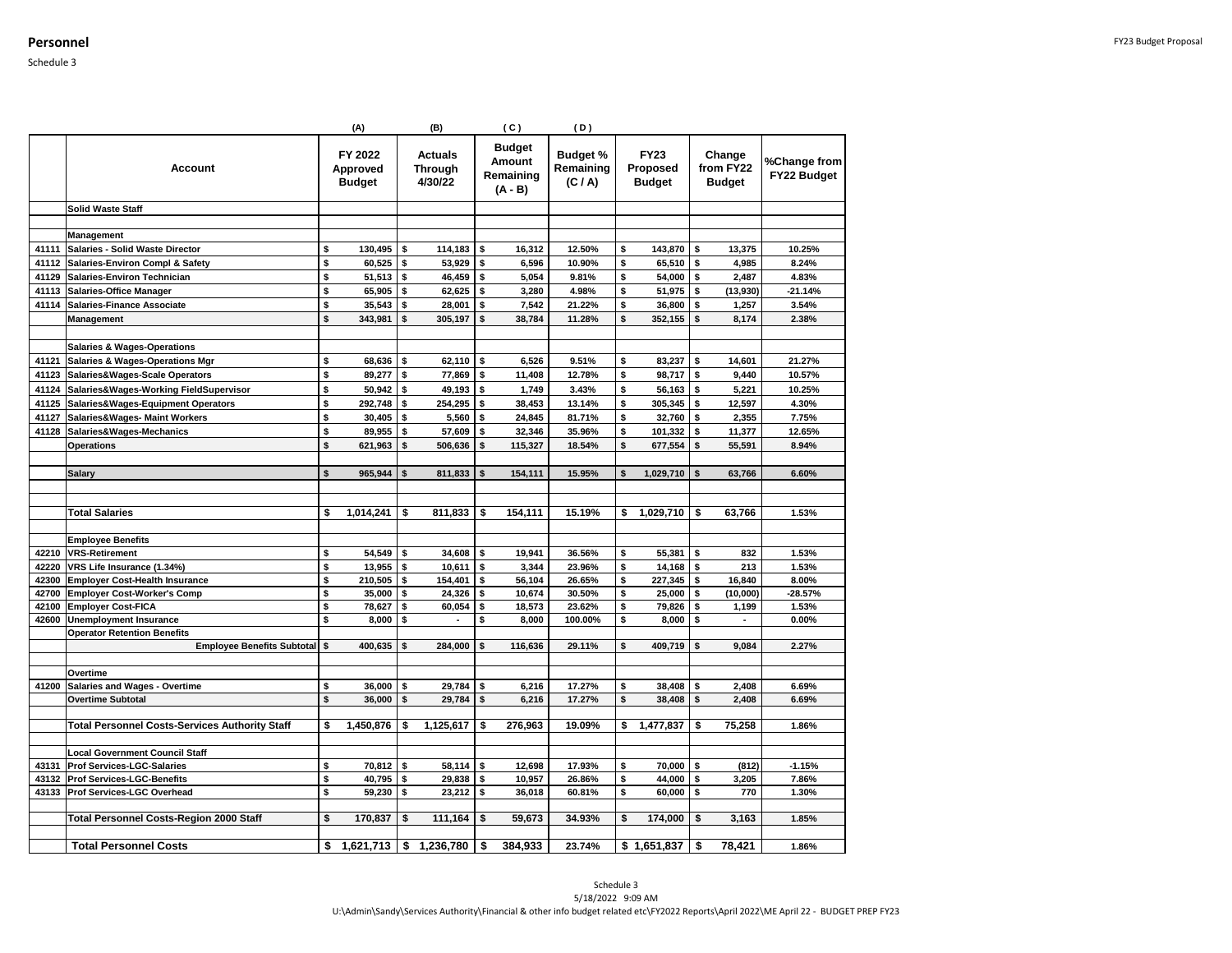## **Landfill Operating and Maintenance Expenses**

|                |                                                        |                                        | (A)                                               | (B)                                         |     | (C)                                                      | (D)                                     |                                      |                                                 |            |                                      |                                       |
|----------------|--------------------------------------------------------|----------------------------------------|---------------------------------------------------|---------------------------------------------|-----|----------------------------------------------------------|-----------------------------------------|--------------------------------------|-------------------------------------------------|------------|--------------------------------------|---------------------------------------|
| <b>Account</b> | <b>Operations and Maintenance Cost Type</b>            |                                        | <b>FY2022</b><br><b>Approved</b><br><b>Budget</b> | <b>Actuals</b><br><b>Through</b><br>4/30/22 |     | <b>Budget</b><br><b>Amount</b><br>Remaining<br>$(A - B)$ | <b>Budget %</b><br>Remaining<br>(C / A) |                                      | <b>FY23</b><br><b>Proposed</b><br><b>Budget</b> |            | Change<br>from FY22<br><b>Budget</b> | %Change<br>from FY22<br><b>Budget</b> |
|                |                                                        |                                        |                                                   |                                             |     |                                                          |                                         |                                      |                                                 |            |                                      |                                       |
|                | <b>Contractual Services</b>                            |                                        |                                                   |                                             |     |                                                          |                                         |                                      |                                                 |            |                                      |                                       |
| 43166          | Software support-Paradigm                              | \$                                     | 7,000                                             | 8,833                                       | \$  | (1, 833)                                                 | $-26.18%$                               | \$                                   | $7,000$   \$                                    |            | $\blacksquare$                       | 0.00%                                 |
| 43321          | <b>Communications M&amp;R Service/Radio</b>            | $\overline{\mathbf{s}}$                | 13,000                                            | 10,883                                      | \$  | 2,117                                                    | 16.28%                                  | \$                                   | 13,000                                          | \$         | $\blacksquare$                       | 0.00%                                 |
| 43313          | <b>Building M &amp; R Services</b>                     | \$                                     | 6,000                                             | 6,789                                       | -\$ | (789)                                                    | $-13.15%$                               | \$                                   | $6,000$ \$                                      |            | $\blacksquare$                       | 0.00%                                 |
| 43171          | <b>Site Maintenance-Concord Turnpike</b>               | \$                                     |                                                   | 424                                         | \$  | (424)                                                    | $0.00\%$                                | \$                                   |                                                 | \$         | $\blacksquare$                       | 0.00%                                 |
| 43172          | <b>Site Maintenance-Livestock Road</b>                 | $\overline{\boldsymbol{\mathsf{s}}}$   | 35,000                                            | 54,490                                      | \$  | (19, 490)                                                | $-55.69%$                               | S,                                   | 38,500                                          | \$         | 3,500                                | 10.00%                                |
| 43170          | <b>Sedimentation Basin Cleaning</b>                    | \$                                     |                                                   |                                             | \$  |                                                          | $0.00\%$                                | \$                                   |                                                 | \$         | $\blacksquare$                       | 0.00%                                 |
| 43169          | <b>Janitorial Services</b>                             | $\overline{\bullet}$                   | 7,800                                             | 6,500                                       | \$  | 1,300                                                    | 16.67%                                  | \$                                   | 7,800                                           | \$         | $\blacksquare$                       | 0.00%                                 |
| 43110          | <b>Med/Dental/Pharm/Lab Services</b>                   | \$                                     |                                                   |                                             | \$  |                                                          | 0.00%                                   | $\overline{\$}$                      |                                                 | \$         | $\blacksquare$                       | 0.00%                                 |
| 43150          | <b>Legal Services</b>                                  | $\overline{\boldsymbol{\mathsf{s}}}$   | 30,000                                            | 77,242                                      | \$  | (47, 242)                                                | $-157.47%$                              | S,                                   | 30,000                                          | \$         | $\blacksquare$                       | 0.00%                                 |
| 43120          | <b>Accounting and auditing service</b>                 | $\overline{\bullet}$                   | 9,000                                             | 11,592                                      | -\$ | (2, 592)                                                 | $-28.80%$                               | $\overline{\boldsymbol{\mathsf{s}}}$ | 9,000                                           | -\$        | $\blacksquare$                       | 0.00%                                 |
| 43140          | <b>Engineering/Monitoring Services-Lynchburg</b>       | \$                                     | $\sim$                                            | $12,149$ \$                                 |     | (12, 149)                                                | 0.00%                                   | $\overline{\$}$                      | $\blacksquare$                                  | \$         | $\blacksquare$                       | 0.00%                                 |
| 43140a         | <b>Engineering/Monitoring Services-Campbell</b>        | $\overline{\boldsymbol{\mathsf{s}}}$   | 125,000                                           | 160,122                                     | \$  | (35, 122)                                                | $-28.10%$                               | $\overline{\$}$                      | 125,000                                         |            |                                      | 0.00%                                 |
| 43141          | <b>Professional Consulting Service</b>                 | $\overline{\boldsymbol{s}}$            | $\mathbf{r}$                                      | $52,770$ \$                                 |     | (52, 770)                                                | $0.00\%$                                | S,                                   | $\blacksquare$                                  | \$         | $\sim$                               | 0.00%                                 |
| 43160          | <b>Environmental Lab Services-Lynchburg</b>            | $\overline{\mathbf{s}}$                |                                                   | $(562)$ \$                                  |     | 562                                                      | 0.00%                                   | \$                                   |                                                 | \$         | $\blacksquare$                       | 0.00%                                 |
| 43160a         | <b>Environmental Lab Services-Campbell</b>             | \$                                     | 8,000                                             | 13,133                                      | -\$ | (5, 133)                                                 | $-64.16%$                               | \$                                   | 8,000                                           | $\sqrt{3}$ | $\sim$                               | 0.00%                                 |
| 43200          | <b>Temporary Help Service Fees</b>                     | $\overline{\boldsymbol{\mathfrak{s}}}$ | 30,000                                            | 17,242                                      | \$  | 12,758                                                   | 42.53%                                  | $\overline{\boldsymbol{\mathsf{s}}}$ | 30,000                                          | \$         | $\blacksquare$                       | 0.00%                                 |
| 43600          | <b>Advertising</b>                                     | \$                                     | 6,000                                             | 224                                         | -\$ | 5,776                                                    | 96.27%                                  | \$                                   | $6,000$   \$                                    |            | $\blacksquare$                       | 0.00%                                 |
| 43176          | <b>Software Purchases-Other</b>                        | \$                                     | 3,000                                             | 2,750                                       | \$  | 250                                                      | 8.33%                                   | \$                                   | $3,000$ \$                                      |            | $\blacksquare$                       | 0.00%                                 |
| 43167          | <b>Pest Control services</b>                           | $\overline{\bullet}$                   | 1,000                                             | 800                                         | \$  | 200                                                      | 20.00%                                  | \$                                   | $1,000$ \$                                      |            | $\blacksquare$                       | 0.00%                                 |
| 43168          | <b>Investigative Services</b>                          | $\overline{\boldsymbol{s}}$            | 100                                               | 89                                          | \$  | $\overline{12}$                                          | 11.50%                                  | \$                                   | $100$ \$                                        |            | $\blacksquare$                       | 0.00%                                 |
|                | Uniform Rental Services / Clothing Allowance beginning |                                        |                                                   |                                             |     |                                                          |                                         |                                      |                                                 |            |                                      |                                       |
| 46011          | FY2020                                                 | \$                                     | 10,000                                            | 8,866                                       | \$  | 1,134                                                    | 11.34%                                  | \$                                   | $10,000$   \$                                   |            | $\blacksquare$                       | 0.00%                                 |
| 43161          | <b>Tire Shredding Services</b>                         | $\overline{\boldsymbol{\mathsf{s}}}$   | 5,000                                             | 15,462                                      | \$  | (10, 462)                                                | $-209.24%$                              | $\overline{\boldsymbol{\mathsf{s}}}$ | $5,000$ \$                                      |            | $\blacksquare$                       | 0.00%                                 |
| 43165          | <b>Misc Contractual Services</b>                       | \$                                     | 1,000                                             |                                             | \$  | 1,000                                                    | 100.00%                                 | \$                                   | $1,000$ \$                                      |            | $\blacksquare$                       | 0.00%                                 |
| 43177          | <b>Website, Media &amp; Public Communications</b>      | $\overline{\boldsymbol{\mathsf{s}}}$   | 2,500                                             | 1,440                                       | \$  | 1,060                                                    | 42.40%                                  | $\overline{\$}$                      | 2,500                                           | \$         | $\blacksquare$                       | 0.00%                                 |
| 42850          | <b>Employee Med Exp-drug tests, ph</b>                 | \$                                     | 1,500                                             | 535                                         | -\$ | 965                                                      | 64.33%                                  | \$                                   | $1,500$ \$                                      |            | $\blacksquare$                       | 0.00%                                 |
| 46031          | <b>Heavy Equipment-Outside Repair</b>                  | $\overline{\boldsymbol{\mathsf{s}}}$   | 60,000                                            | 74,688                                      | \$  | (14, 688)                                                | $-24.48%$                               | \$                                   | 66,000                                          | \$         | 6,000                                | 10.00%                                |
| 43173          | <b>Mechanical M&amp;R Services</b>                     | $\overline{\boldsymbol{\mathsf{s}}}$   | 4,000                                             | 10,491                                      | -\$ | (6, 491)                                                 | $-162.26%$                              | $\overline{\$}$                      | $4,000$ \$                                      |            | $\blacksquare$                       | 0.00%                                 |
| 43121          | <b>Payroll support services</b>                        | $\overline{\boldsymbol{\mathfrak{s}}}$ | 12,000                                            | 10,500                                      | \$  | 1,500                                                    | 12.50%                                  | \$                                   | 12,000                                          | \$         | $\sim$                               | 0.00%                                 |
| 46017          | <b>Software Maint Contract-Accounting</b>              | $\overline{\boldsymbol{\mathsf{s}}}$   | 800                                               |                                             | \$  | 800                                                      | 100.00%                                 | S,                                   | 800                                             | ⊺\$        | $\blacksquare$                       | 0.00%                                 |
| 43162          | <b>HHW Disposal</b>                                    | \$                                     |                                                   | $(10, 539)$ \$                              |     | 10,539                                                   | $0.00\%$                                | \$                                   |                                                 | \$         | $\blacksquare$                       | 0.00%                                 |
| 43163          | <b>Wood Waste Grinding</b>                             | $\overline{\boldsymbol{\mathsf{s}}}$   | 10,000                                            |                                             | \$  | 10,000                                                   | 100.00%                                 | $\overline{\$}$                      | 10,000                                          | \$         | $\sim$                               | 0.00%                                 |
|                | <b>Contractual Services Subtotal</b>                   | \$                                     | 387,700                                           | 546,911                                     | -\$ | (159, 211)                                               | $-41.07%$                               | \$                                   | 397,200                                         | \$         | 9,500                                | 2.45%                                 |
|                |                                                        |                                        |                                                   |                                             |     |                                                          |                                         |                                      |                                                 |            |                                      |                                       |
|                |                                                        |                                        |                                                   |                                             |     |                                                          |                                         |                                      |                                                 |            |                                      |                                       |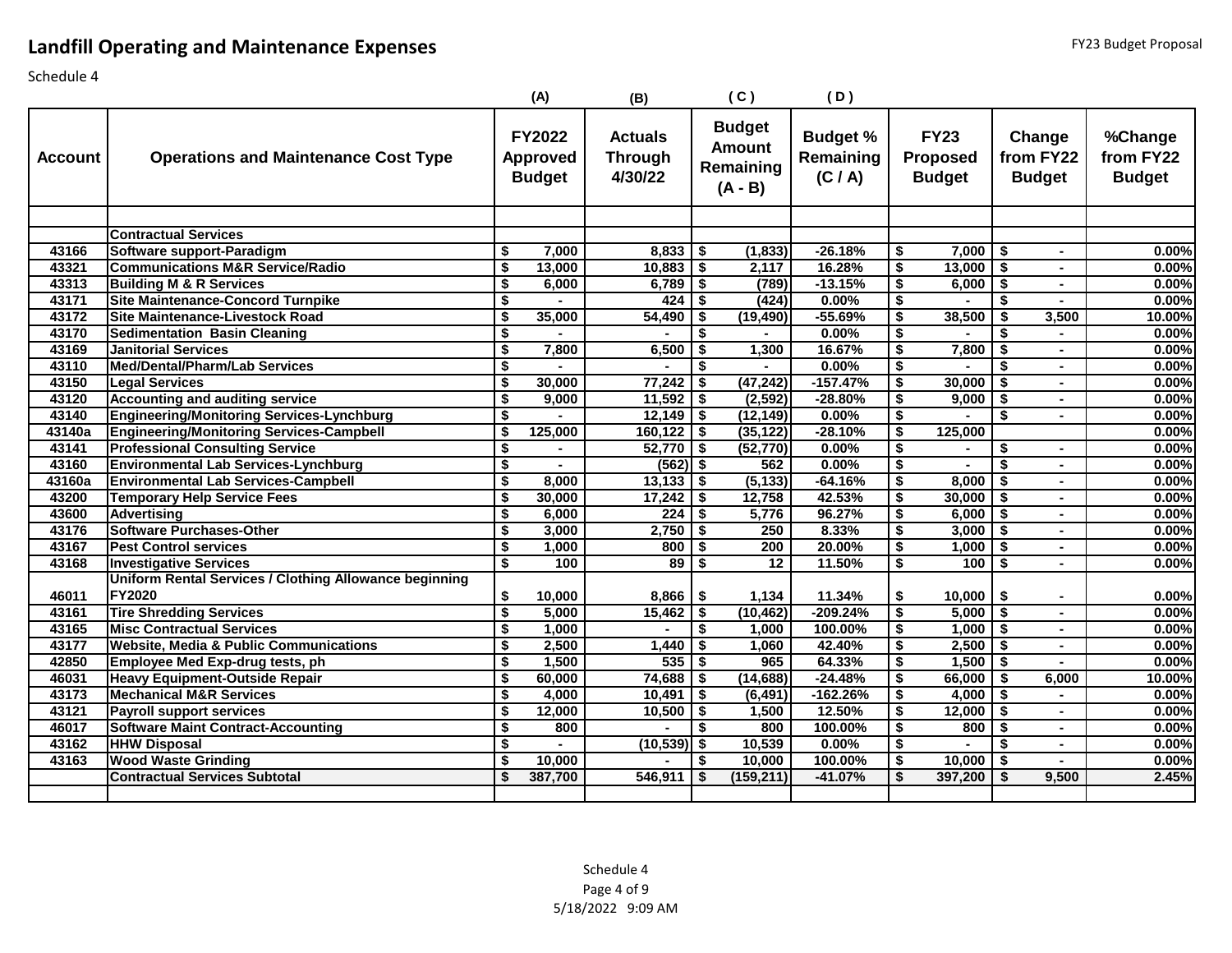| <b>Account</b> | <b>Operations and Maintenance Cost Type</b>           |                                      | <b>FY2022</b><br><b>Approved</b><br><b>Budget</b> | <b>Actuals</b><br><b>Through</b><br>4/30/22 |                                      | <b>Budget</b><br><b>Amount</b><br>Remaining<br>$(A - B)$ | <b>Budget %</b><br>Remaining<br>(C / A) |                                                                              | <b>FY23</b><br><b>Proposed</b><br><b>Budget</b> |                                      | Change<br>from FY22<br><b>Budget</b> | %Change<br>from FY22<br><b>Budget</b> |
|----------------|-------------------------------------------------------|--------------------------------------|---------------------------------------------------|---------------------------------------------|--------------------------------------|----------------------------------------------------------|-----------------------------------------|------------------------------------------------------------------------------|-------------------------------------------------|--------------------------------------|--------------------------------------|---------------------------------------|
|                | <b>Supplies &amp; Materials</b>                       |                                      |                                                   |                                             |                                      |                                                          |                                         |                                                                              |                                                 |                                      |                                      |                                       |
| 46001          | <b>Office Supplies/Audio Visual Supplies</b>          | \$                                   | 6,000                                             | $3,957$ \$                                  |                                      | 2,043                                                    | 34.06%                                  | \$                                                                           | 6,000                                           | \$                                   | $\sim$                               | 0.00%                                 |
| 46002          | <b>Forms &amp; Stationary</b>                         | \$                                   | 1,500                                             | 272                                         | $\overline{\boldsymbol{\mathsf{s}}}$ | 1,228                                                    | 81.86%                                  | $\overline{\boldsymbol{\mathsf{s}}}$                                         | 1,500                                           | s,                                   | $\sim$                               | 0.00%                                 |
| 46005          | <b>Custodial Supplies</b>                             | $\overline{\mathbf{s}}$              | 2,500                                             | 11                                          | $\overline{\bullet}$                 | 2,489                                                    | 99.58%                                  | $\overline{\boldsymbol{\mathsf{s}}}$                                         | 2,500                                           | $\overline{\mathbf{s}}$              | $\blacksquare$                       | 0.00%                                 |
| 46033          | Apparel/Protective Wear/Personal Protective Equipment | \$                                   | 3,000                                             | 2,226                                       | \$                                   | 774                                                      | 25.80%                                  | $\overline{\boldsymbol{\mathsf{s}}}$                                         | 3,000                                           | $\overline{\boldsymbol{\mathsf{s}}}$ | $\blacksquare$                       | 0.00%                                 |
| 46012          | <b>Books &amp; Publications</b>                       | $\overline{\$}$                      | $\blacksquare$                                    | $\blacksquare$                              | \$                                   | $\bullet$                                                | 0.00%                                   | \$                                                                           | $\blacksquare$                                  | $\overline{\boldsymbol{\mathsf{s}}}$ | $\blacksquare$                       | 0.00%                                 |
| 46013          | <b>Subscriptions</b>                                  | $\overline{\$}$                      | $\sim$                                            | $\blacksquare$                              | \$                                   | $\blacksquare$                                           | 0.00%                                   | $\overline{\boldsymbol{\mathsf{s}}}$                                         | $\sim$                                          | $\overline{\boldsymbol{\mathsf{s}}}$ | $\sim$                               | 0.00%                                 |
| 46018          | <b>Safety Supplies</b>                                | $\overline{\$}$                      | 3,000                                             | 4,054                                       | \$                                   | (1,054)                                                  | $-35.12%$                               | $\overline{\boldsymbol{\mathsf{s}}}$                                         | 3,000                                           | \$                                   | $\mathbf{r}$                         | 0.00%                                 |
| 46019          | <b>Awards &amp; Recognitions</b>                      | \$                                   | $\overline{a}$                                    | 1,422                                       | \$                                   | (1, 422)                                                 | 0.00%                                   | $\overline{\boldsymbol{\mathsf{s}}}$                                         |                                                 | \$                                   | $\blacksquare$                       | 0.00%                                 |
| 46020          | <b>Grounds Maintenance Supplies</b>                   | $\overline{\boldsymbol{\mathsf{s}}}$ | 3,000                                             | 1,239                                       | $\overline{\mathbf{s}}$              | 1,761                                                    | 58.70%                                  | $\overline{\$}$                                                              | 3,000                                           | $\overline{\mathbf{s}}$              | $\blacksquare$                       | 0.00%                                 |
| 46026          | <b>Food &amp; Dietary Supplies</b>                    | \$                                   |                                                   |                                             | \$                                   | $\blacksquare$                                           | 0.00%                                   | $\overline{\boldsymbol{\mathsf{s}}}$                                         |                                                 | \$                                   | $\blacksquare$                       | 0.00%                                 |
| 46022          | <b>Minor Equipment-Tools</b>                          | $\overline{\boldsymbol{\mathsf{s}}}$ | 7,000                                             | 7,500                                       | \$                                   | (500)                                                    | $-7.14%$                                | $\overline{\boldsymbol{\mathsf{s}}}$                                         | 7,000                                           | $\overline{\boldsymbol{\mathsf{s}}}$ | $\sim$                               | 0.00%                                 |
| 46021          | <b>Chemicals/gases</b>                                | $\overline{\mathsf{s}}$              | 500                                               | 917                                         | \$                                   | (417)                                                    | $-83.49%$                               | $\overline{\boldsymbol{\mathsf{s}}}$                                         | 500                                             | \$                                   | $\blacksquare$                       | 0.00%                                 |
| 43310          | R & M- Office                                         | $\overline{\$}$                      | $\blacksquare$                                    | $\blacksquare$                              | \$                                   | $\blacksquare$                                           | 0.00%                                   | $\overline{\boldsymbol{\mathsf{s}}}$                                         | $\blacksquare$                                  | \$                                   | $\blacksquare$                       | 0.00%                                 |
| 46009          | <b>Vehicle M&amp;R Equipment Parts</b>                | \$                                   | 155,684                                           | 110,219                                     | \$                                   | 45,466                                                   | 29.20%                                  | $\overline{\boldsymbol{\mathsf{s}}}$                                         | 171,252                                         | \$                                   | 15,568                               | 10.00%                                |
| 46007          | <b>R&amp;M Supplies-Building</b>                      | $\overline{\$}$                      | 5,000                                             | 753                                         | \$                                   | 4,247                                                    | 84.93%                                  | $\overline{\boldsymbol{\mathsf{s}}}$                                         | 5,000                                           | \$                                   |                                      | 0.00%                                 |
| 43312          | R & M-Mechanical-Materials                            | \$                                   |                                                   |                                             | \$                                   |                                                          | 0.00%                                   | \$                                                                           |                                                 | \$                                   |                                      | 0.00%                                 |
| 46016          | <b>Odor Control Operations &amp; Materials</b>        | \$                                   | 100,000                                           | 44,897                                      | $\overline{\boldsymbol{\mathsf{s}}}$ | 55,103                                                   | 55.10%                                  | $\overline{\boldsymbol{\mathsf{s}}}$                                         | 25,000                                          | $\overline{\boldsymbol{\mathsf{s}}}$ | (75,000)                             | $-75.00%$                             |
| 46032          | <b>Communications M &amp; R Materials</b>             | $\overline{\$}$                      | 2,000                                             |                                             | \$                                   | 2,000                                                    | 100.00%                                 | $\overline{\boldsymbol{\mathsf{s}}}$                                         | 2,000                                           | \$                                   |                                      | 0.00%                                 |
| 46025          | <b>Haul Road M&amp;R Materials</b>                    | \$                                   | 180,000                                           | 89,507                                      | \$                                   | 90,493                                                   | 50.27%                                  | $\overline{\boldsymbol{\mathsf{s}}}$                                         | 198,000                                         | \$                                   | 18,000                               | 10.00%                                |
| 46027          | <b>Daily Cover/Posi-Shell</b>                         | \$                                   | 110,000                                           | 67,801                                      | \$                                   | 42,199                                                   | 38.36%                                  | $\overline{\boldsymbol{\mathsf{s}}}$                                         | 121,000                                         | \$                                   | 11,000                               | 10.00%                                |
| 45210          | <b>Postal Services</b>                                | $\overline{\boldsymbol{\mathsf{s}}}$ | 2,000                                             | 1,086                                       | \$                                   | 914                                                      | 45.72%                                  | $\overline{\boldsymbol{\mathsf{s}}}$                                         | 2,000                                           | $\overline{\boldsymbol{\mathsf{s}}}$ |                                      | 0.00%                                 |
| 45220          | <b>Messenger Services</b>                             | $\overline{\boldsymbol{\mathsf{s}}}$ |                                                   | 59                                          | \$                                   | (59)                                                     | 0.00%                                   | $\overline{\boldsymbol{\mathsf{s}}}$                                         |                                                 | \$                                   | $\blacksquare$                       | 0.00%                                 |
| 43500          | <b>Printing &amp; Binding</b>                         | \$                                   | 1,000                                             | 147                                         | \$                                   | 853                                                      | 85.30%                                  | \$                                                                           | 1,000                                           | $\overline{\bullet}$                 | $\sim$                               | 0.00%                                 |
| 46035          | <b>Shop Supplies</b>                                  | $\overline{\boldsymbol{\mathsf{s}}}$ | 15,000                                            | 24,122                                      | $\overline{\bullet}$                 | (9, 122)                                                 | $-60.81%$                               | $\overline{\boldsymbol{\mathsf{s}}}$                                         | 15,000                                          | $\overline{\bullet}$                 | $\sim$                               | 0.00%                                 |
| 42820          | <b>Education-Tuition Assistance</b>                   | $\overline{\boldsymbol{\mathsf{s}}}$ | $\blacksquare$                                    |                                             | \$                                   | $\blacksquare$                                           | 0.00%                                   | $\overline{\boldsymbol{\mathsf{s}}}$                                         | $\sim$                                          | $\overline{\boldsymbol{s}}$          | $\sim$                               | 0.00%                                 |
| 46023          | <b>Computer Materials &amp; Repair</b>                | $\overline{\boldsymbol{\mathsf{s}}}$ | 10,000                                            | 9,823                                       | \$                                   | 177                                                      | 1.77%                                   | $\overline{\boldsymbol{\mathsf{s}}}$                                         | 10,000                                          | \$                                   | $\sim$                               | 0.00%                                 |
| 46024          | <b>Mechanical M&amp;R Materials</b>                   | $\overline{\$}$                      |                                                   |                                             | \$                                   | $\blacksquare$                                           | 0.00%                                   | $\overline{\boldsymbol{\mathsf{s}}}$                                         |                                                 | \$                                   | $\blacksquare$                       | 0.00%                                 |
|                | <b>Supplies &amp; Materials Subtotal</b>              | \$                                   | 607,184                                           | 370,010                                     | \$                                   | 237,174                                                  | 39.06%                                  | $\overline{\boldsymbol{\mathsf{s}}}$                                         | 576,752                                         | \$                                   | (30, 432)                            | $-5.01%$                              |
|                |                                                       |                                      |                                                   |                                             |                                      |                                                          |                                         |                                                                              |                                                 |                                      |                                      |                                       |
|                |                                                       |                                      |                                                   |                                             |                                      |                                                          |                                         |                                                                              |                                                 |                                      |                                      |                                       |
|                | <b>Gas/Diesel Fuel/Oil &amp; Grease</b>               |                                      |                                                   |                                             |                                      |                                                          |                                         |                                                                              |                                                 |                                      |                                      |                                       |
| 46008<br>46028 | <b>Vehicle &amp; Equipt Fuel-Diesel</b>               | \$                                   | 206,000                                           | $187,586$ \$                                |                                      | 18,414<br>1,352                                          | 8.94%<br>28.16%                         | \$                                                                           | 283,250                                         | \$                                   | 77,250                               | 37.50%                                |
| 46029          | Vehicle & Equipt Fuel-Gasoline                        | s,<br>$\overline{\mathbf{s}}$        | 4,800<br>19,200                                   |                                             |                                      | 5,788                                                    |                                         | $\overline{\boldsymbol{\mathsf{s}}}$                                         | 6,000                                           | \$                                   | 1,200                                | 25.00%                                |
| 46008          | Vehicle & Equipt/Oil & Grease                         |                                      |                                                   | 13,412                                      | $\sqrt{3}$                           |                                                          | 30.15%                                  | $\overline{\bullet}$                                                         | 19,200                                          | \$                                   |                                      | 0.00%                                 |
|                | <b>Gas/Diesel Fuel/Oil &amp; Grease Subtotal</b>      | \$                                   | 230,000                                           | 204,447                                     | \$                                   | 25,553                                                   | 11.11%                                  | \$                                                                           | 308,450                                         | \$                                   | 78,450                               | 34.11%                                |
|                | <b>Rentals &amp; Leases</b>                           |                                      |                                                   |                                             |                                      |                                                          |                                         | $\overline{\boldsymbol{\mathsf{s}}}$                                         | $\blacksquare$                                  |                                      |                                      | 0.00%                                 |
| 45410          | Lease/Rent of Equipment-Office (Copier/postal meter)  | \$                                   | 5,500                                             | 4,480                                       | \$                                   | 1,020                                                    | 18.55%                                  | $\overline{\boldsymbol{\mathsf{s}}}$<br>$\overline{\boldsymbol{\mathsf{s}}}$ | $\sim$<br>5,500                                 | \$                                   | $\sim$                               | 0.00%<br>0.00%                        |
| 45411          | Lease/Rent of Equipment-Landfill                      | $\overline{\boldsymbol{\mathsf{s}}}$ | 10,000                                            | 18,877                                      | \$                                   | (8, 877)                                                 | $-88.77%$                               | $\overline{\boldsymbol{\mathsf{s}}}$                                         | 10,000                                          |                                      | $\blacksquare$                       | 0.00%                                 |
| 45420          | <b>Lease/Rent of Buildings</b>                        | $\overline{\mathbf{s}}$              |                                                   |                                             | $\overline{\boldsymbol{\mathsf{s}}}$ |                                                          | 0.00%                                   | $\overline{\mathsf{s}}$                                                      |                                                 | \$<br>$\overline{\boldsymbol{s}}$    | $\blacksquare$                       | 0.00%                                 |
|                |                                                       |                                      |                                                   |                                             |                                      |                                                          |                                         |                                                                              |                                                 |                                      |                                      |                                       |

Schedule 4 Page 5 of 9 5/18/2022 9:09 AM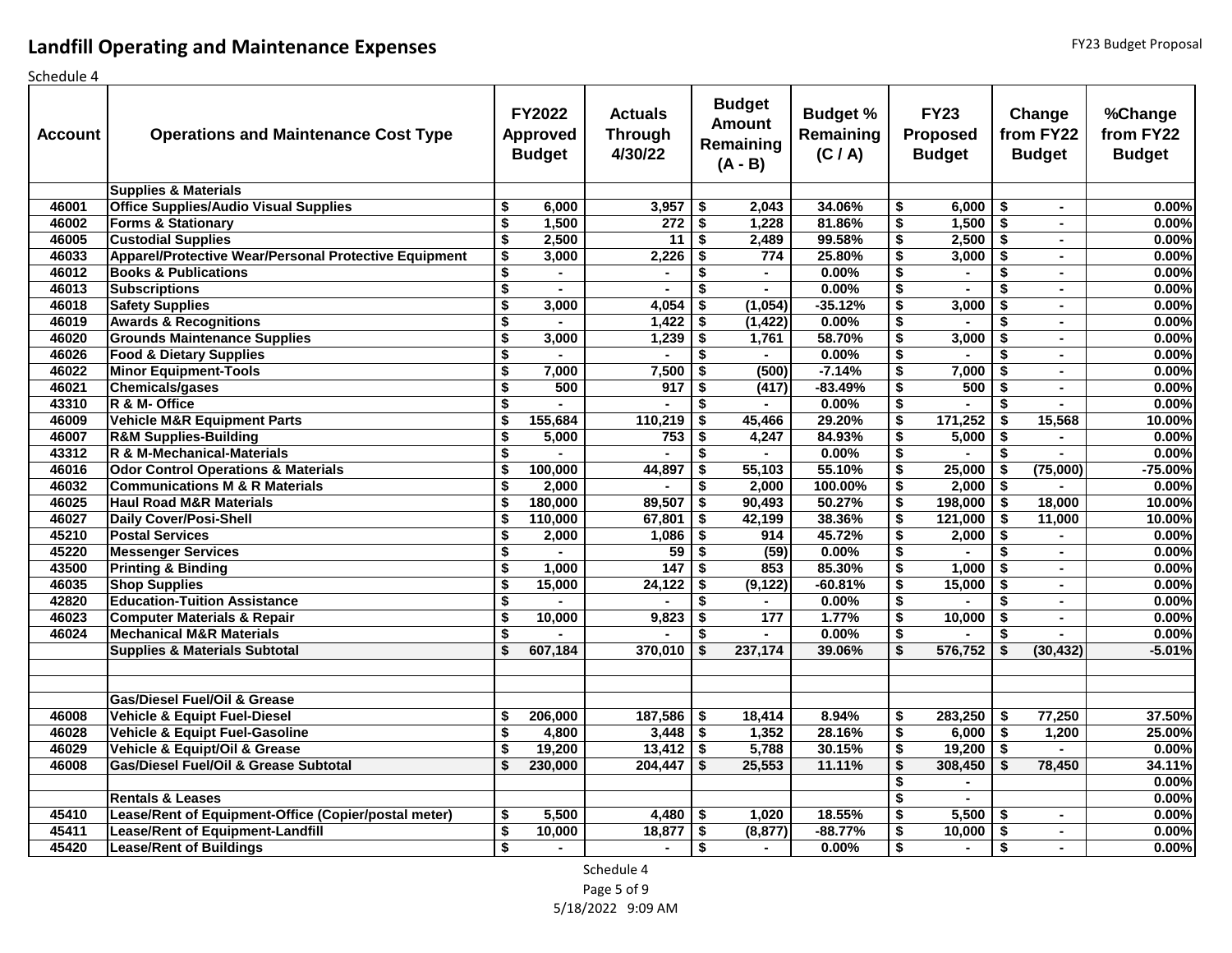## **Landfill Operating and Maintenance Expenses**

| scrieduic <del>4</del><br>Account | <b>Operations and Maintenance Cost Type</b>                |                                      | <b>FY2022</b><br><b>Approved</b><br><b>Budget</b> | <b>Actuals</b><br><b>Through</b><br>4/30/22 |      | <b>Budget</b><br><b>Amount</b><br>Remaining<br>$(A - B)$ | <b>Budget %</b><br>Remaining<br>(C / A) |                                      | <b>FY23</b><br><b>Proposed</b><br><b>Budget</b> |      | Change<br>from FY22<br><b>Budget</b> | %Change<br>from FY22<br><b>Budget</b> |
|-----------------------------------|------------------------------------------------------------|--------------------------------------|---------------------------------------------------|---------------------------------------------|------|----------------------------------------------------------|-----------------------------------------|--------------------------------------|-------------------------------------------------|------|--------------------------------------|---------------------------------------|
|                                   | <b>Rentals &amp; Leases Subtotal</b>                       | \$                                   | 15,500                                            | 23,357                                      | -\$  | (7, 857)                                                 | $-50.69%$                               | \$                                   | $15,500$ \$                                     |      | $\sim$                               | 0.00%                                 |
|                                   |                                                            |                                      |                                                   |                                             |      |                                                          |                                         |                                      |                                                 |      |                                      |                                       |
|                                   | <b>Utilities &amp; Natural Gas</b>                         |                                      |                                                   |                                             |      |                                                          |                                         |                                      |                                                 |      |                                      |                                       |
| 45230                             | Telephone/Internet                                         | \$                                   | 20,000                                            | $11,914$ \$                                 |      | 8,086                                                    | 40.43%                                  | \$                                   | $20,000$   \$                                   |      | $\sim$                               | 0.00%                                 |
| 45110                             | <b>Electrical Services</b>                                 | $\overline{\boldsymbol{\mathsf{s}}}$ | 35,000                                            | 28,171                                      | -\$  | 6,829                                                    | 19.51%                                  | \$                                   | $35,000$ \$                                     |      | $\blacksquare$                       | 0.00%                                 |
| 45130                             | <b>Water &amp; Sewer</b>                                   | $\overline{\boldsymbol{\mathsf{s}}}$ | 1,500                                             | $1,746$ \$                                  |      | (246)                                                    | $-16.43%$                               | \$                                   | $1,500$ \$                                      |      | $\blacksquare$                       | 0.00%                                 |
| 45120                             | <b>Utilities - Propane Gas</b>                             | $\overline{\boldsymbol{\mathsf{s}}}$ | 10,000                                            | $10,678$ \$                                 |      | (678)                                                    | $-6.78%$                                | \$                                   | $10,000$ \$                                     |      | $\blacksquare$                       | 0.00%                                 |
| 45231                             | <b>Cellular Services &amp; Pager</b>                       | $\overline{\boldsymbol{\mathsf{s}}}$ | 3,960                                             | $2,220$ \$                                  |      | 1,740                                                    | 43.94%                                  | \$                                   | $3,960$ \$                                      |      | $\blacksquare$                       | 0.00%                                 |
|                                   | <b>Utilities Subtotal</b>                                  | $\overline{\mathbf{s}}$              | 70,460                                            | 54,729                                      | -\$  | 15,731                                                   | 22.33%                                  | $\overline{\mathbf{s}}$              | 70,460                                          | -\$  | $\blacksquare$                       | 0.00%                                 |
|                                   |                                                            |                                      |                                                   |                                             |      |                                                          |                                         | \$                                   |                                                 | \$   | $\blacksquare$                       | 0.00%                                 |
| 45500                             | <b>Travel &amp; Training-Includes Continuing Education</b> | \$                                   | 4,000                                             |                                             | \$   | 4,000                                                    | 100.00%                                 | \$                                   | 4,000                                           | -\$  | $\blacksquare$                       | 0.00%                                 |
| 45510                             | <b>Travel Mileage-Personal Vehicle</b>                     | $\overline{\boldsymbol{\mathsf{s}}}$ | $\blacksquare$                                    | 622                                         | \$   | (622)                                                    | 0.00%                                   | $\overline{\boldsymbol{\mathsf{s}}}$ | $\blacksquare$                                  | \$   | $\blacksquare$                       | 0.00%                                 |
| 45530                             | <b>Travel-Subsistence &amp; Lodging</b>                    | $\overline{\boldsymbol{\mathsf{s}}}$ | $\sim$                                            | 11                                          | \$   | (11)                                                     | 0.00%                                   | \$                                   | $\blacksquare$                                  | \$   | $\blacksquare$                       | 0.00%                                 |
| 45540                             | <b>Off-Site Training</b>                                   | $\overline{\boldsymbol{\mathsf{s}}}$ | $\sim$                                            | 2,005                                       | l \$ | (2,005)                                                  | 0.00%                                   | $\overline{\$}$                      | $\blacksquare$                                  |      | $\sim$                               | 0.00%                                 |
| 46014                             | <b>On-Site Training</b>                                    | $\overline{\boldsymbol{\mathsf{s}}}$ | 4,000                                             | 2,765                                       | -\$  | 1,235                                                    | 30.89%                                  | \$                                   | 4,000                                           | -\$  | $\sim$                               | 0.00%                                 |
|                                   | <b>Travel &amp; Training Subtotal</b>                      | $\overline{\mathbf{s}}$              | 8,000                                             | 5,402                                       | -\$  | 2,598                                                    | 32.47%                                  | s,                                   | 8,000                                           | \$   | $\blacksquare$                       | 0.00%                                 |
|                                   |                                                            |                                      |                                                   |                                             |      |                                                          |                                         |                                      |                                                 |      |                                      |                                       |
|                                   | <b>Miscellaneous</b>                                       |                                      |                                                   |                                             |      |                                                          |                                         |                                      |                                                 |      |                                      |                                       |
| 45800                             | <b>Miscellaneous</b>                                       | \$                                   | 3,500                                             | 1,489                                       | l \$ | 2,011                                                    | 57.44%                                  | \$                                   | $3,500$ \$                                      |      | $\blacksquare$                       | 0.00%                                 |
| 45810                             | Dues and Assoc Membership-Misc                             | $\overline{\boldsymbol{\mathsf{s}}}$ | 1,800                                             | $866$ \$                                    |      | 934                                                      | 51.89%                                  | $\overline{\mathbf{s}}$              | $1,800$ \$                                      |      | $\blacksquare$                       | 0.00%                                 |
| 45801                             | <b>Bank Service Charges</b>                                | $\overline{\boldsymbol{\mathsf{s}}}$ | 3,600                                             | 6,185                                       | -\$  | (2, 585)                                                 | $-71.80%$                               | \$                                   | 3,600                                           | -\$  | $\blacksquare$                       | 0.00%                                 |
| 45802                             | <b>Cash Overage and (Shortage)</b>                         | $\overline{\boldsymbol{\mathsf{s}}}$ | $\blacksquare$                                    |                                             | \$   |                                                          | 0.00%                                   | $\overline{\boldsymbol{\mathsf{s}}}$ |                                                 | \$   | $\blacksquare$                       | 0.00%                                 |
| 45803                             | <b>Finance Charges paid to vendors</b>                     | $\overline{\boldsymbol{\mathsf{s}}}$ | $\blacksquare$                                    | 70                                          | \$   | (70)                                                     | 0.00%                                   | $\overline{\boldsymbol{\mathsf{s}}}$ | $\blacksquare$                                  | \$   | $\sim$                               | 0.00%                                 |
| 45804                             | <b>Bad Debt Expense</b>                                    | \$                                   | 3,000                                             |                                             | -\$  | 3,000                                                    | 100.00%                                 | \$                                   | 3,000                                           | l \$ | $\blacksquare$                       | 0.00%                                 |
| 45840                             | <b>VDEQ landfill fee - Misc</b>                            | $\overline{\boldsymbol{\mathsf{s}}}$ | 33,000                                            | 31,134                                      | \$   | 1,866                                                    | 5.66%                                   | $\overline{\$}$                      | $33,000$ \$                                     |      | $\blacksquare$                       | 0.00%                                 |
|                                   | <b>Misc Expenses Subtotal</b>                              | \$                                   | 44,900                                            | 39,744                                      | - \$ | 5,156                                                    | 11.48%                                  | \$                                   | $44,900$ \$                                     |      | $\blacksquare$                       | 0.00%                                 |
|                                   |                                                            |                                      |                                                   |                                             |      |                                                          |                                         |                                      |                                                 |      |                                      |                                       |
|                                   | <b>Payments to Other Entities</b>                          |                                      |                                                   |                                             |      |                                                          |                                         |                                      |                                                 |      |                                      |                                       |
| 43164a                            | <b>Leachate Treatment-LR facility</b>                      | \$                                   | 20,000                                            | 7,167                                       | -\$  | 12,833                                                   | 64.16%                                  | \$                                   | $20,000$   \$                                   |      | $\sim$                               | 0.00%                                 |
| 45308                             | <b>General Liability insurance</b>                         | $\overline{\boldsymbol{\mathsf{s}}}$ | 42,000                                            | 45,894                                      | -\$  | (3,894)                                                  | $-9.27%$                                | \$                                   | $47,883$ \$                                     |      | 5,883                                | 14.01%                                |
|                                   | <b>Payments to Other Entities Subtotal</b>                 | $\overline{\mathbf{s}}$              | 62,000                                            | 53,061                                      | -\$  | 8,939                                                    | 14.42%                                  | $\overline{\mathbf{s}}$              | $62,000$ \$                                     |      | $\sim$                               | 14.01%                                |
|                                   |                                                            |                                      |                                                   |                                             |      |                                                          |                                         | \$                                   |                                                 |      |                                      |                                       |
|                                   | Sub-Total SA O & M Expenses                                |                                      | 1,425,744                                         | 1,297,661                                   | \$   | 128,083                                                  | 8.98%                                   |                                      | $\overline{1,}483,262$                          | \$   | 57,518                               | 4.03%                                 |
|                                   |                                                            |                                      |                                                   |                                             |      |                                                          |                                         |                                      |                                                 |      |                                      |                                       |
|                                   |                                                            |                                      |                                                   |                                             |      |                                                          |                                         |                                      |                                                 |      |                                      |                                       |
|                                   |                                                            |                                      |                                                   |                                             |      |                                                          |                                         |                                      |                                                 |      |                                      |                                       |
|                                   | Reimbursable O & M Expenses (see Reimbursable              |                                      |                                                   |                                             |      |                                                          |                                         |                                      |                                                 |      |                                      |                                       |
|                                   | <b>Schedule for Detail)</b>                                | \$                                   | 121,500                                           | 115,329                                     | -\$  | 6,171                                                    | 5.08%                                   | \$                                   | $121,500$   \$                                  |      |                                      | 0.00%                                 |
|                                   |                                                            |                                      |                                                   |                                             |      |                                                          |                                         |                                      |                                                 |      |                                      |                                       |
|                                   |                                                            |                                      |                                                   |                                             |      |                                                          |                                         |                                      |                                                 |      |                                      |                                       |
|                                   | <b>Grand Total Operations and Maintenance Cost</b>         |                                      | $$1,547,244$ \\$                                  | 1,412,990                                   | \$   | 134,254                                                  | 8.68%                                   | \$                                   | $1,604,762$ \$                                  |      | 57,518                               | 3.72%                                 |
|                                   |                                                            |                                      |                                                   | Schedule 4                                  |      |                                                          |                                         |                                      |                                                 |      |                                      |                                       |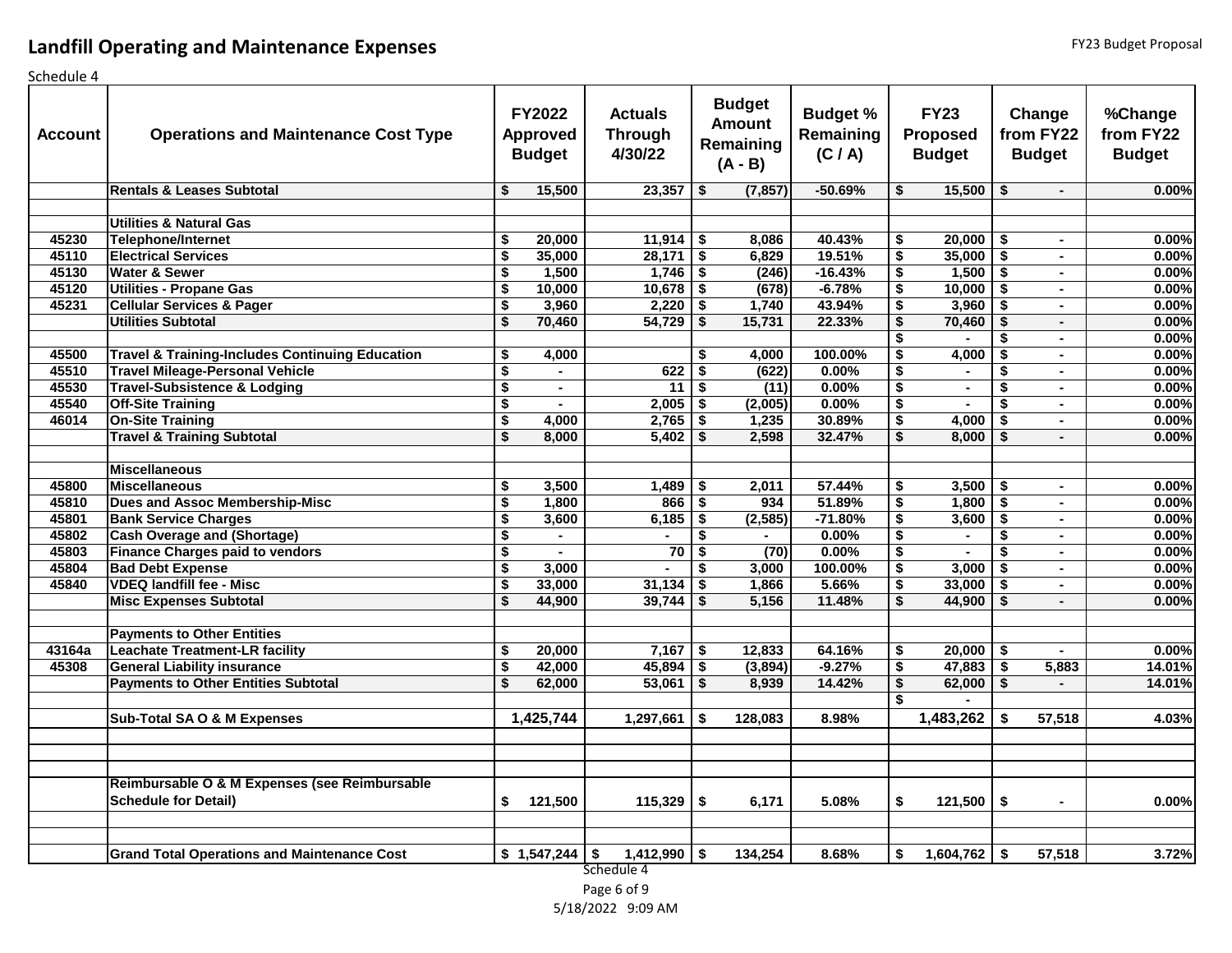## **Reimbursable Landfill Operating and**

## **Maintenance Expenses Personnel Costs**

|                |                                                    | (A)                                             |              | (B)                                         |      | (C)                                                      | (D)                                     |    |                                 |     |                                                 |              |                                      |                                       |
|----------------|----------------------------------------------------|-------------------------------------------------|--------------|---------------------------------------------|------|----------------------------------------------------------|-----------------------------------------|----|---------------------------------|-----|-------------------------------------------------|--------------|--------------------------------------|---------------------------------------|
| <b>Account</b> | <b>Operations and Maintenance Cost Type</b>        | <b>FY22</b><br><b>Approved</b><br><b>Budget</b> |              | <b>Actuals</b><br><b>Through</b><br>4/30/22 |      | <b>Budget</b><br><b>Amount</b><br>Remaining<br>$(A - B)$ | <b>Budget %</b><br>Remaining<br>(C / A) |    | Projected<br>through<br>6/30/21 |     | <b>FY23</b><br><b>Proposed</b><br><b>Budget</b> |              | Change<br>from FY22<br><b>Budget</b> | %Change<br>from FY22<br><b>Budget</b> |
|                | Reimbursable Landfill O & M Expenses               |                                                 |              |                                             |      |                                                          |                                         |    |                                 |     |                                                 |              |                                      |                                       |
|                |                                                    |                                                 |              |                                             |      |                                                          |                                         |    |                                 |     |                                                 |              |                                      |                                       |
|                | <b>City of Lynchburg</b>                           |                                                 |              |                                             |      |                                                          |                                         |    |                                 |     |                                                 |              |                                      |                                       |
| 43140          | <b>Engineering/Monitoring Services</b>             | \$<br>60,000                                    | \$           | 31,532                                      | -\$  | 28,468                                                   | 47.4%                                   | \$ | $61,758$ \$                     |     | $60,000$   \$                                   |              | $\blacksquare$                       | 0.00%                                 |
| 43160          | <b>Environmental Lab Services</b>                  | \$                                              | \$           | $3,783$ \$                                  |      | (3,783)                                                  |                                         | Ŝ. | $2,302$ \$                      |     |                                                 | $\mathbf{s}$ |                                      |                                       |
| 43162          | <b>HHW Disposal</b>                                | \$<br>28,050                                    | \$           | $29,282$ \$                                 |      | (1, 232)                                                 | $-4.4%$                                 | \$ | $28,457$ \$                     |     | $28,050$ \$                                     |              | $\blacksquare$                       | 0.00%                                 |
|                | City of Lynchburg Subtotal \$                      | 88,050                                          | \$           | 64,597                                      | \$   | 23,453                                                   | 26.6%                                   | \$ | $92,517$ \$                     |     | $88,050$ \$                                     |              |                                      | 0.00%                                 |
|                |                                                    |                                                 |              |                                             |      |                                                          |                                         |    |                                 |     |                                                 |              |                                      |                                       |
|                | <b>Campbell County</b>                             |                                                 |              |                                             |      |                                                          |                                         |    |                                 |     |                                                 |              |                                      |                                       |
| 43140a         | <b>Engineering/Monitoring/Remediation Services</b> | \$<br>22,840                                    | \$           | 45,512                                      | \$   | (22, 672)                                                | $-99.3%$                                | \$ | 13,458                          | -\$ | $22,840$ \$                                     |              | $\blacksquare$                       | 0.00%                                 |
| 43160a         | <b>Environmental Lab Services</b>                  | \$<br>5,000                                     | \$           | 5,220                                       | \$   | (220)                                                    | $-4.4%$                                 | \$ | 1,750                           | \$  | $5,000$ \$                                      |              | $\blacksquare$                       | 0.00%                                 |
| 43162          | <b>HHW Disposal</b>                                | \$<br>5,610                                     | - \$         |                                             | \$   | 5,610                                                    | 100.0%                                  | \$ |                                 | \$  | $5,610$ \$                                      |              |                                      | 0.00%                                 |
| 43164a         | <b>Leachate Treatment</b>                          | \$                                              | \$           | $\sim$                                      | \$   |                                                          |                                         | \$ | $\sim$                          | \$  |                                                 | \$           | $\sim$                               | 0.00%                                 |
|                | <b>Campbell County Subtotal \$</b>                 | 33,450                                          | \$           | 50,732                                      | \$   | (17, 282)                                                | $-51.7%$                                | Ŝ. | 15,208                          | \$  | $33,450$   \$                                   |              | $\sim$                               | 0.00%                                 |
|                | Reimbursable Landfill O & M Expenses \$            | 121,500                                         | \$           | 115,329                                     | Ŝ.   | 6,171                                                    | 5.1%                                    | \$ | 107,726                         | \$  | 121,500                                         | - \$         |                                      | 0.00%                                 |
|                |                                                    |                                                 |              |                                             |      |                                                          |                                         |    |                                 |     |                                                 |              |                                      |                                       |
|                | <b>Reimbursable Landfill Personnel Costs</b>       |                                                 |              |                                             |      |                                                          |                                         |    |                                 |     |                                                 |              |                                      |                                       |
|                | <b>City of Lynchburg</b>                           |                                                 |              |                                             |      |                                                          |                                         |    |                                 |     |                                                 |              |                                      |                                       |
|                | <b>Concord Turnpike Personnel Costs</b>            | \$<br>40,715                                    | <b>S</b>     | 34,661                                      | - \$ | 6,054                                                    | 14.9%                                   | \$ | $39,816$ \$                     |     | $41,784$ \$                                     |              | $\blacksquare$                       | 0.00%                                 |
|                | City of Lynchburg Subtotal \$                      | 40,715                                          | $\mathsf{I}$ | 34,661                                      | - \$ | 6.054                                                    | 14.9%                                   | \$ | $39,816$ \$                     |     | $41,784$ \$                                     |              | $\blacksquare$                       | 0.00%                                 |
|                |                                                    |                                                 |              |                                             |      |                                                          |                                         |    |                                 |     |                                                 |              |                                      |                                       |
|                | <b>Campbell County</b>                             |                                                 |              |                                             |      |                                                          |                                         |    |                                 |     |                                                 |              |                                      |                                       |
|                | <b>Environmental Compliance &amp; Safety</b>       | \$<br>6,000                                     | \$           | 5,054                                       | \$   | 946                                                      | 15.8%                                   | \$ | 2,365                           | -\$ | $6,000$ \$                                      |              |                                      | 0.00%                                 |
|                | <b>Campbell County Subtotal \$</b>                 | 6,000                                           | $\sqrt{3}$   | $5,054$ \$                                  |      | 946                                                      | 15.8%                                   | Ŝ. | $2,365$ \$                      |     | $6,000$ \$                                      |              | $\sim$                               | 0.00%                                 |
|                | Reimbursable Landfill Personnel Costs \$           | 46,715                                          | \$           | 39,715                                      | -\$  | 7,000                                                    | 15.0%                                   | \$ | 42,181                          | \$  | $47,784$ \ \$                                   |              |                                      | 0.00%                                 |
|                |                                                    |                                                 |              |                                             |      |                                                          |                                         |    |                                 |     |                                                 |              |                                      |                                       |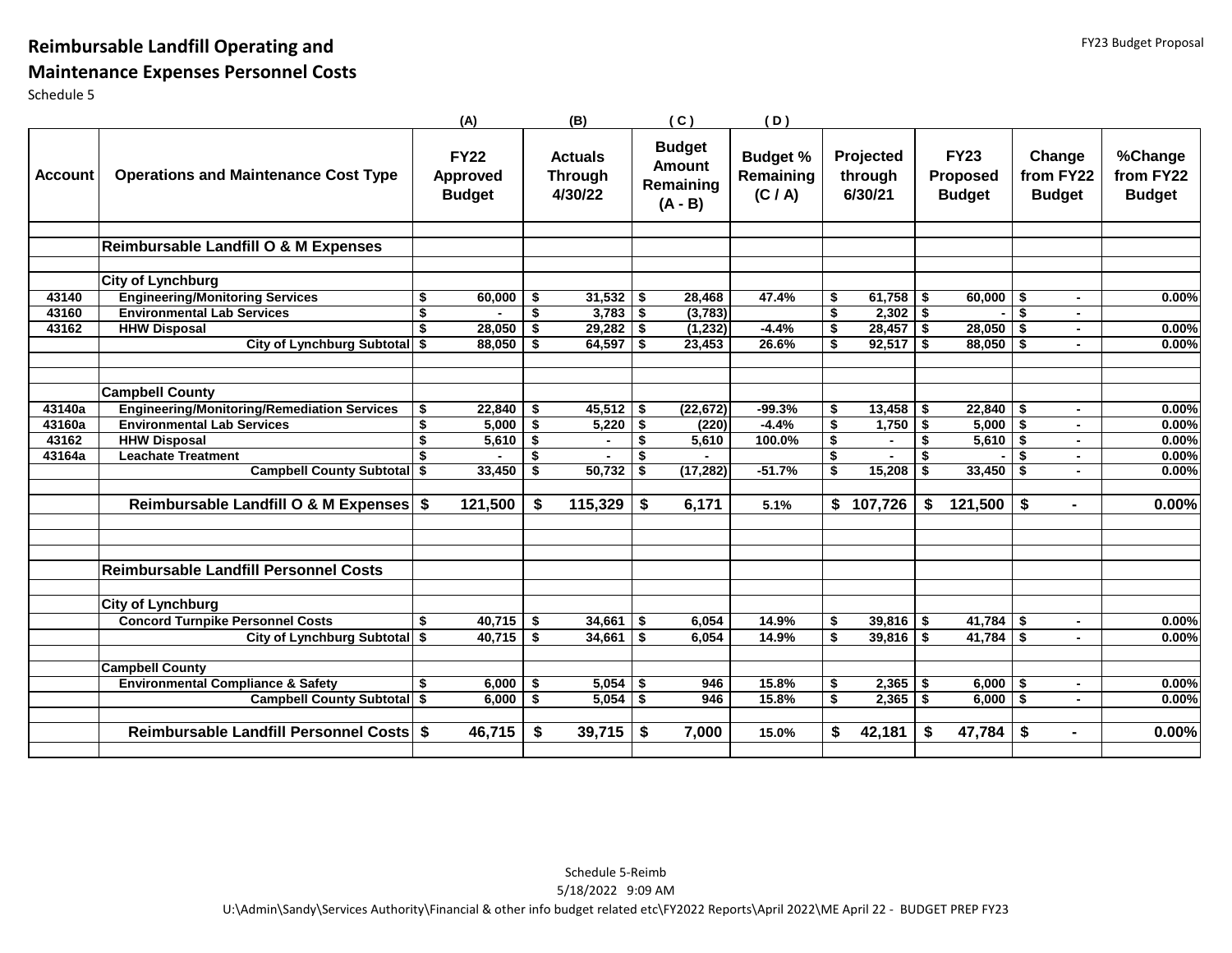**Schedule 7**

## **Capital Equipment Fund**

| <b>FY23 Capital Equipment Items (Preliminary)</b>        |    | Cost    | <b>Fund</b>   |
|----------------------------------------------------------|----|---------|---------------|
| Estimated Balance @ 6/30/2022                            |    |         | \$<br>423,435 |
|                                                          |    |         |               |
|                                                          |    |         |               |
| FY 2023 Preliminary Purchases                            |    |         |               |
| 30 Ton Haul Truck   \$                                   |    | 450,000 |               |
| Undercarriage for 963 Track Loader                       | Ŝ. | 45,000  |               |
| <b>Remanufactured Compactor Wheels</b>                   | \$ | 85,000  |               |
| <b>Brush Mower for Skid Steeer</b>                       | \$ | 8,000   |               |
| <b>Street Broom for Skid Steer</b>                       | \$ | 6,000   |               |
| Open Top Bin Replacement \$                              |    | 20,000  |               |
| <b>Mobile Radio Replacements \$</b>                      |    | 12,000  |               |
|                                                          |    |         |               |
| Subtotall                                                | \$ | 626,000 |               |
|                                                          |    |         |               |
| <b>Estimated Transfer from Operating Fund for FY2023</b> |    |         | \$<br>705,000 |
|                                                          |    |         |               |
| Estimated Balance @ 6/30/2023                            |    |         | \$<br>502,435 |